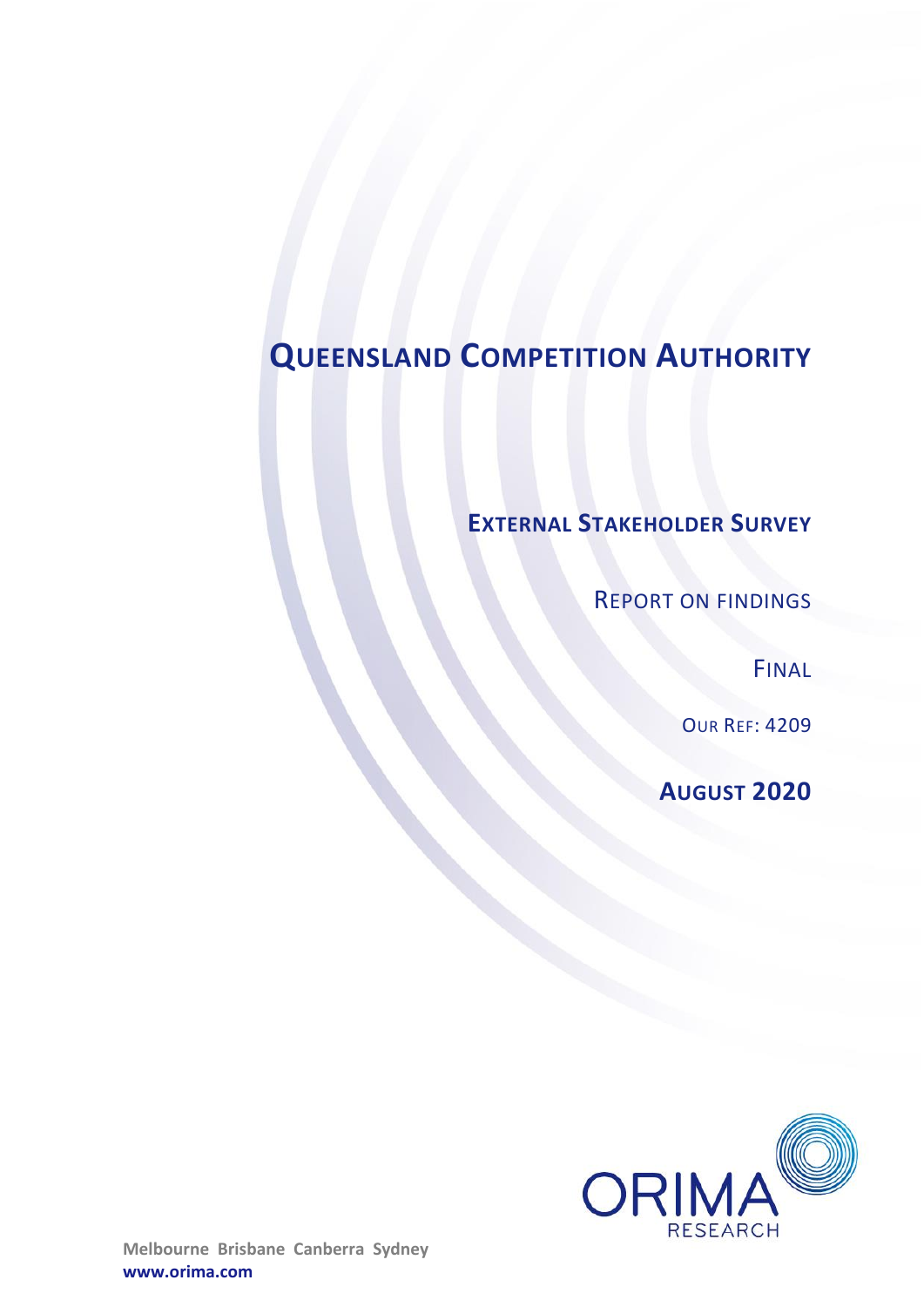### **Contents**

| Ι.    |    |                                                                     |
|-------|----|---------------------------------------------------------------------|
| П.    |    |                                                                     |
|       | Α. |                                                                     |
|       | В. |                                                                     |
|       |    |                                                                     |
|       |    |                                                                     |
|       |    |                                                                     |
|       | C. |                                                                     |
|       | D. |                                                                     |
|       | Е. |                                                                     |
|       | F. |                                                                     |
|       |    |                                                                     |
|       |    |                                                                     |
|       |    | V. The QCA's effectiveness in regulating access to rail networks  9 |
|       |    | VI. The QCA's effectiveness in regulating access to ports 10        |
|       |    | VII. The QCA's effectiveness in electricity regulation  11          |
| VIII. |    | The QCA's effectiveness in contributing to water regulation  12     |
|       |    |                                                                     |
|       |    |                                                                     |
|       |    |                                                                     |
|       |    |                                                                     |
|       |    |                                                                     |

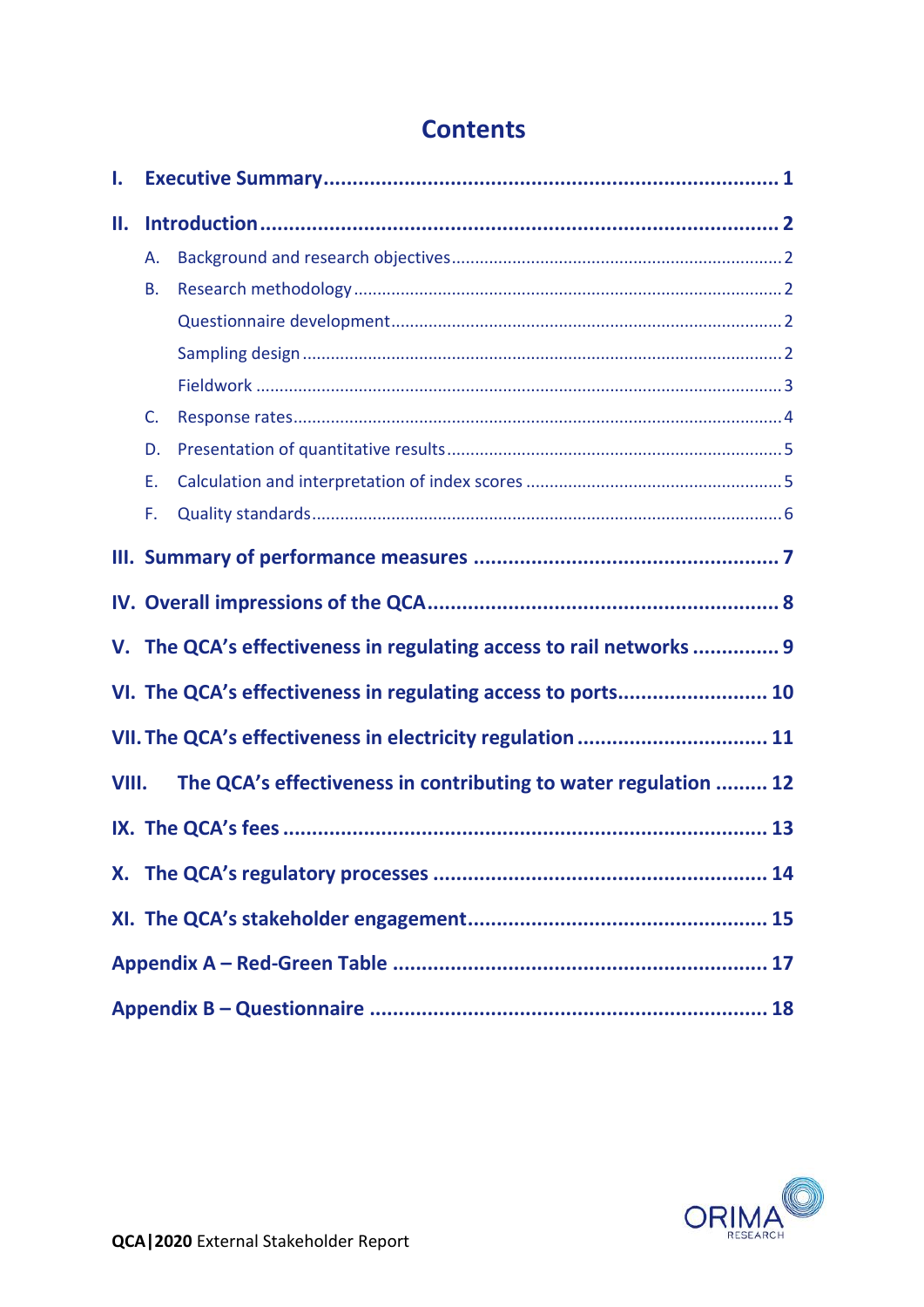## <span id="page-2-0"></span>**I. Executive Summary**

Forty-seven out of ninety-two key stakeholders took the opportunity to voice their opinions about the performance of the Queensland Competition Authority (QCA) over the preceding two years. This represents a solid 51% response rate among those invited to participate in the research.

Overall, the assessment feedback indicates that the QCA has been effective in:

- achieving its purpose of enhancing efficiency and growth in the Queensland economy;
- contributing to prices in critical parts of the Queensland economy being more competitive; and
- working to ensure that those who need to use key Queensland infrastructure can do so fairly.

The survey results also show that, on average:

- stakeholders were positive in their ratings of the effectiveness of the QCA in relation to regulating rail networks and ports, moderately positive about the QCA's effectiveness with regard to electricity regulation, and slightly positive in terms of the QCA contributing to water regulation;
- stakeholders reported moderately positive ratings in relation to the QCA's fees, regulatory processes and stakeholder engagement;
- government entities reported the most favourable ratings of all stakeholder groups, followed by non-regulated and then regulated entities; and
- rail and ports stakeholders were more positive in their overall impressions of the QCA than electricity and water stakeholders.

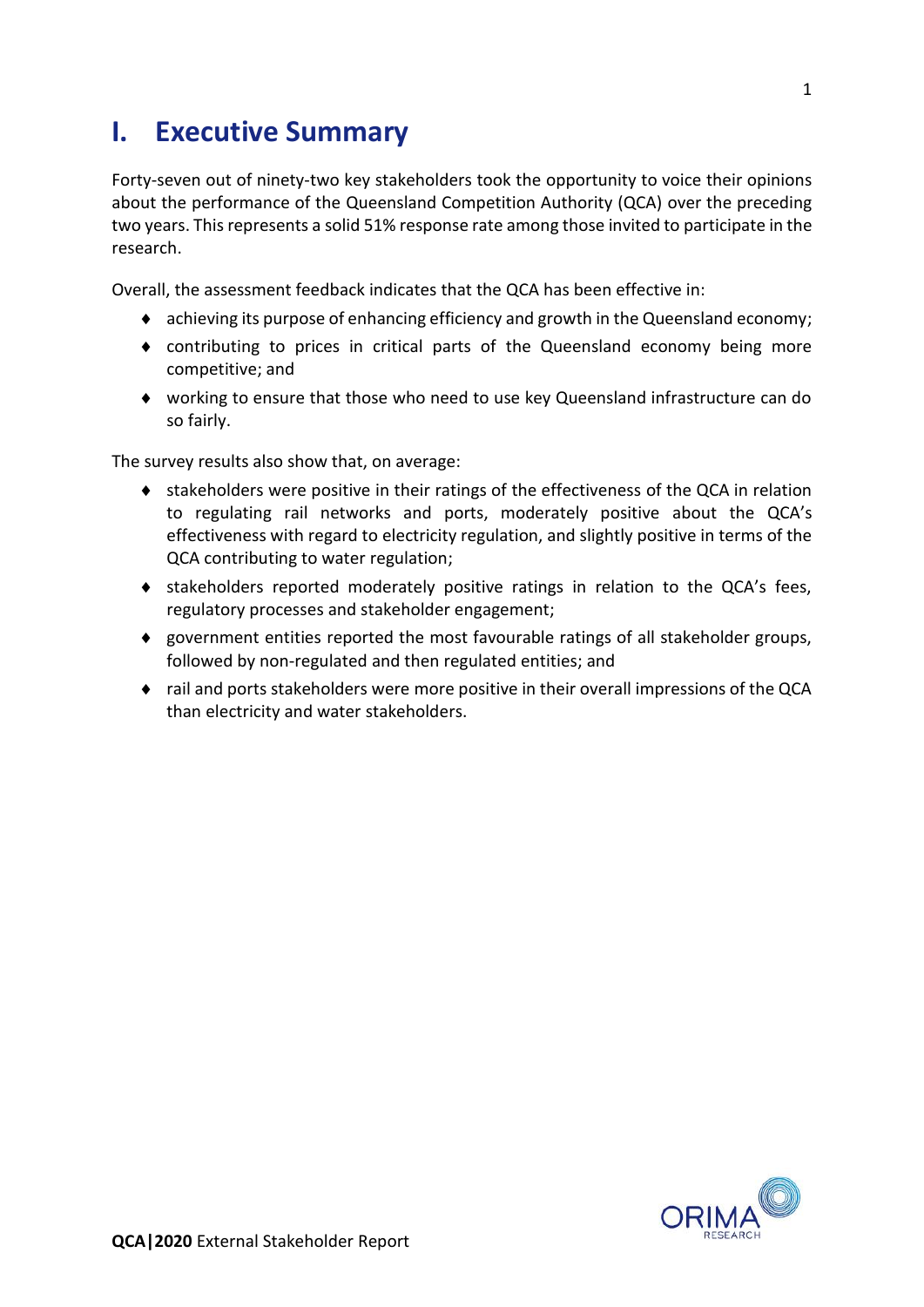## <span id="page-3-0"></span>**II. Introduction**

### <span id="page-3-1"></span>**A. Background and research objectives**

It is widely recognised better practice for statutory authorities to obtain feedback regularly from their stakeholders. Consistent with this, the Queensland Competition Authority (QCA) commissioned ORIMA Research to obtain feedback from its key stakeholders in relation to the effectiveness of the QCA over the preceding two years in performing against four key themes outlined in the QCA Performance Framework (2018):

- 1. Efficiency and prudency of QCA costs and regulatory fees
- 2. Timely and transparent processes
- 3. Effective and efficient regulatory outcomes
- 4. Effective stakeholder engagement.

This report presents the findings from the research conducted with key stakeholders. The findings will form an input into the first two-yearly review of the QCA's approach to delivering services. Through the review the QCA is seeking to identify if changes are needed to improve what it does, so it can better deliver relevant outcomes and impacts for the Queensland community.

### <span id="page-3-2"></span>**B. Research methodology**

### <span id="page-3-3"></span>**Questionnaire development**

The data collection method for the research was an online self-completion survey. The questionnaire was co-designed by ORIMA Research and the QCA. The questionnaire included better practice stakeholder effectiveness questions aligned to the four key performance themes in the QCA Performance Framework.

<span id="page-3-4"></span>A copy of the questionnaire is presented in Appendix A.

### **Sampling design**

The sampling frame (population list) for the survey consisted of key external stakeholders identified by the QCA as being knowledgeable observers who were in a position to provide an informed view about the QCA's effectiveness. The sampling frame included user groups, staff from government departments and stakeholders from the water, ports, electricity, and rail sectors. The sampling method was an attempted census of all stakeholders on the sampling frame. Accordingly, the survey results are not subject to statistical sampling error.

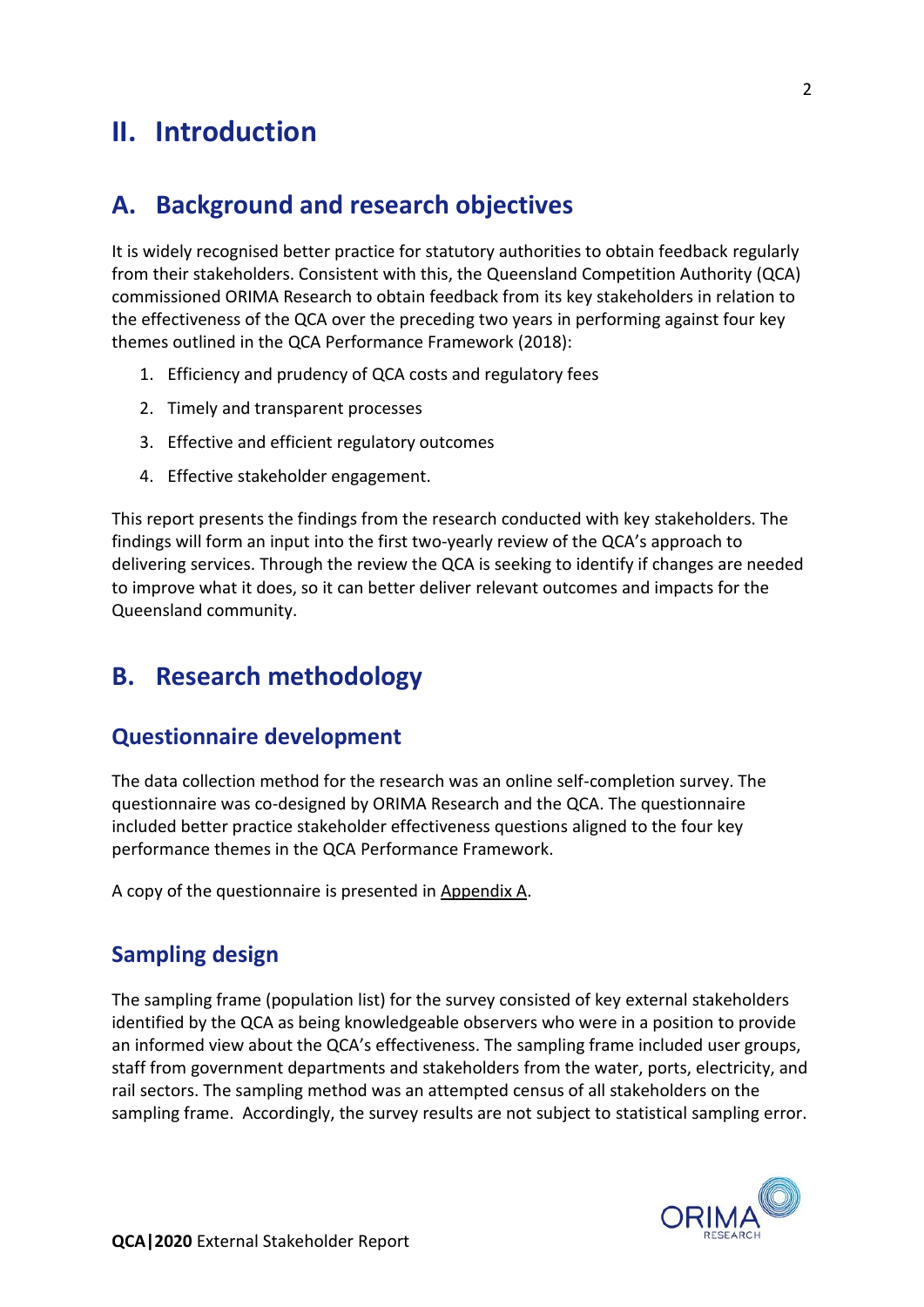### <span id="page-4-0"></span>**Fieldwork**

To encourage participation in the survey, an introductory email was sent by the QCA to all stakeholders selected to participate in the survey. This was followed by an invitation email from ORIMA to participate, which contained a secure web link to the survey and instructions on how to access the online survey via Qualtrics. The survey enabled stakeholders to save the survey results mid-way through and return to them when it was convenient, as well as ensuring that all stakeholders could only answer their questionnaire once.

QCA provided ORIMA Research with a list of 91 stakeholders, including email addresses, who were invited to participate. Of these, two Qualtrics-generated survey invitation emails bounced and were subsequently re-sent manually (with one email later being resolved for a successful completion). Two respondents opted out from participating and one further stakeholder was added to the sample frame as per the QCA's request. The final number of stakeholders invited to participate was 92.

The survey was conducted between Monday 6 and Friday 24 July 2020.

To maximise the response rate, ORIMA Research sent 4 reminder emails during the fieldwork period to those who were invited to participate in the survey but who had not yet responded. The following number of stakeholders received reminder emails on the following dates:

- 78 on 9 July 2020
- 68 on 15 July 2020
- 59 on 17 July 2020
- 50 on 22 July 2020

The median time taken for respondents to complete the survey was 11 minutes.

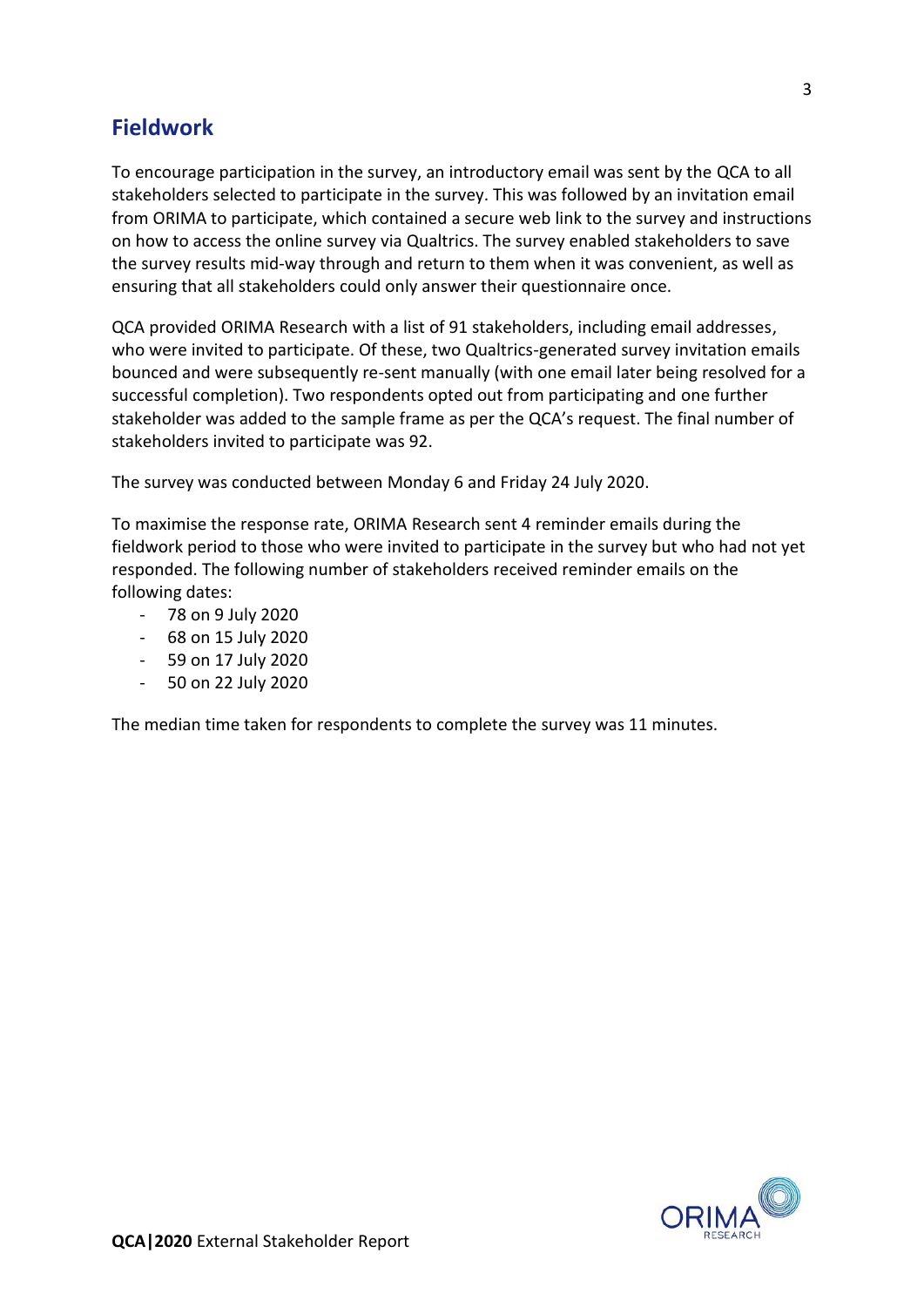### <span id="page-5-0"></span>**C. Response rates**

Forty-seven out of ninety-two stakeholders that were invited to participate in the survey responded, representing a solid response rate of 51%. As shown in Figure 1, twenty respondents were from regulated entities, twenty-one from non-regulated entities, and six stakeholders were from the Queensland Government.





Percentage is response rate by stakeholder type (Number of stakeholders who responded to survey / Number of stakeholders invited to participate)

One respondent completed only the first three questions of the survey and was excluded from response rate reporting and further analysis.

Figure 2 shows that most stakeholders who responded to the survey had been dealing with the QCA for more than 2 years.



**Figure 2 – Length of time dealing with QCA**

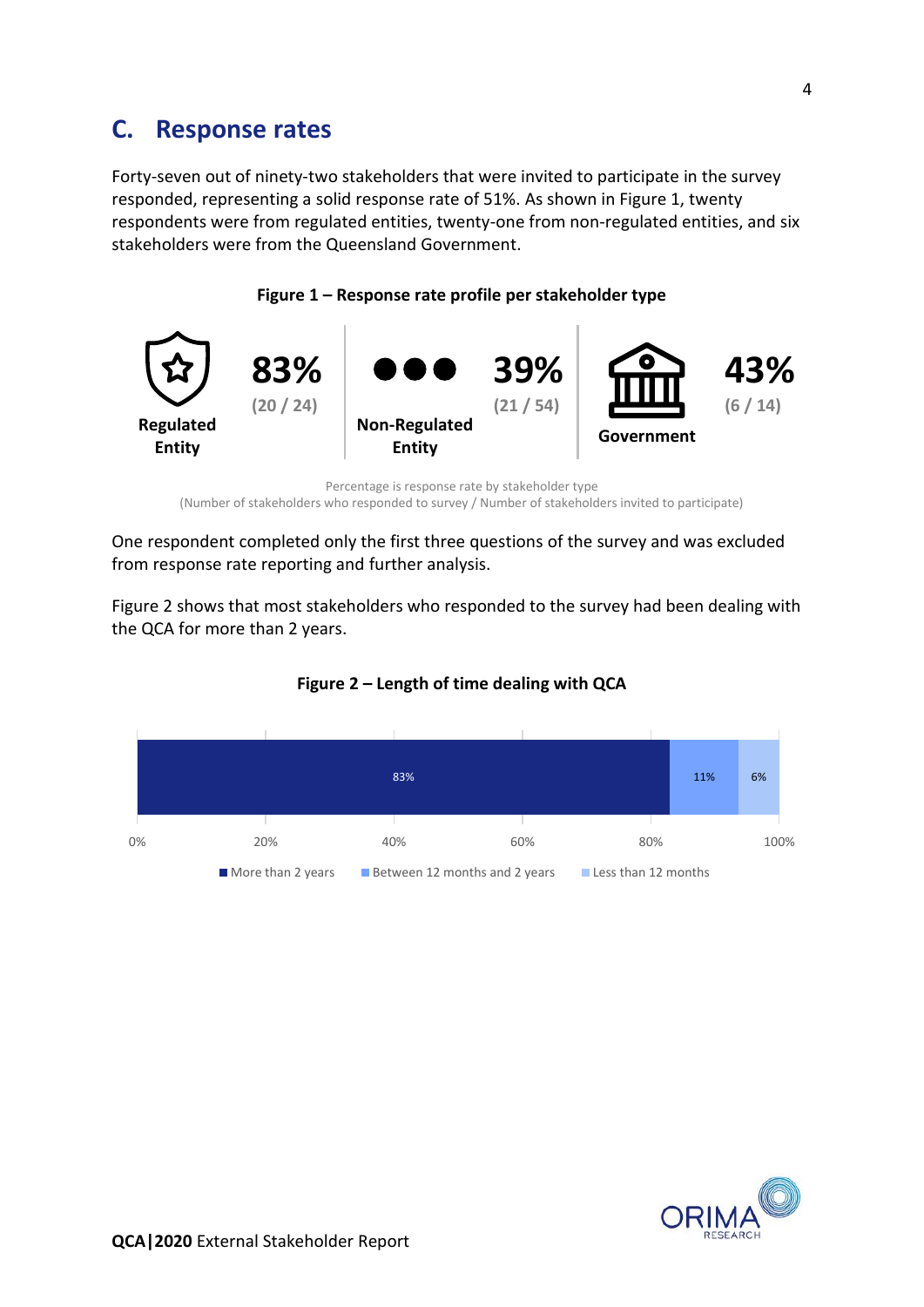### <span id="page-6-0"></span>**D. Presentation of quantitative results**

Reported percentages are based on the total number of valid responses made to the particular issue being reported on. The total number of valid responses occasionally differs from the total number of completed survey questionnaires because of omissions in the completed questionnaires. The results reflect the responses of people who had a view and for whom the questions were applicable (i.e. 'Don't know' or 'Not applicable' responses have been omitted).

Percentage results throughout the report may not add up to 100% due to rounding.

<span id="page-6-1"></span>Reported results for each measure is based on respondents critical to the success of the specific key performance area.

### **E. Calculation and interpretation of index scores**

The survey questionnaire contained groups of questions addressing external stakeholder perceptions of the QCA's performance in key performance areas specified in the QCA's Performance Framework. Composite index measures were constructed for each area addressed. Each reported index for a measure is the average of individual question indices for questions that address the area.

The index for a question is the mean (average) response for the question across respondents (using the numerical score from the 5-point response scale) transformed into a 0 to 100-point scale.

The aggregate indices have the following properties:

- index scores of 0-19 indicate that, on average, respondents held highly negative views of the QCA's effectiveness against a measure;
- index scores of 20-29 indicate that, on average, respondents held negative views of the QCA's effectiveness against a measure;
- index scores of 30-39 indicate that, on average, respondents held moderately negative views of the QCA's effectiveness against a measure;
- index scores of 40-49 indicate that, on average, respondents held slightly negative views of the QCA's effectiveness against a measure;
- an index score of 50 indicates that, on average, respondents held neutral views of the QCA's effectiveness against a measure;
- index scores of 51-60 indicate that, on average, respondents held slightly positive views of the QCA's effectiveness against a measure;
- index scores of 61-70 indicate that, on average, respondents held moderately positive views of the QCA's effectiveness against a measure
- index scores of 71-80 indicate that, on average, respondents held positive views of the QCA's effectiveness against a measure;

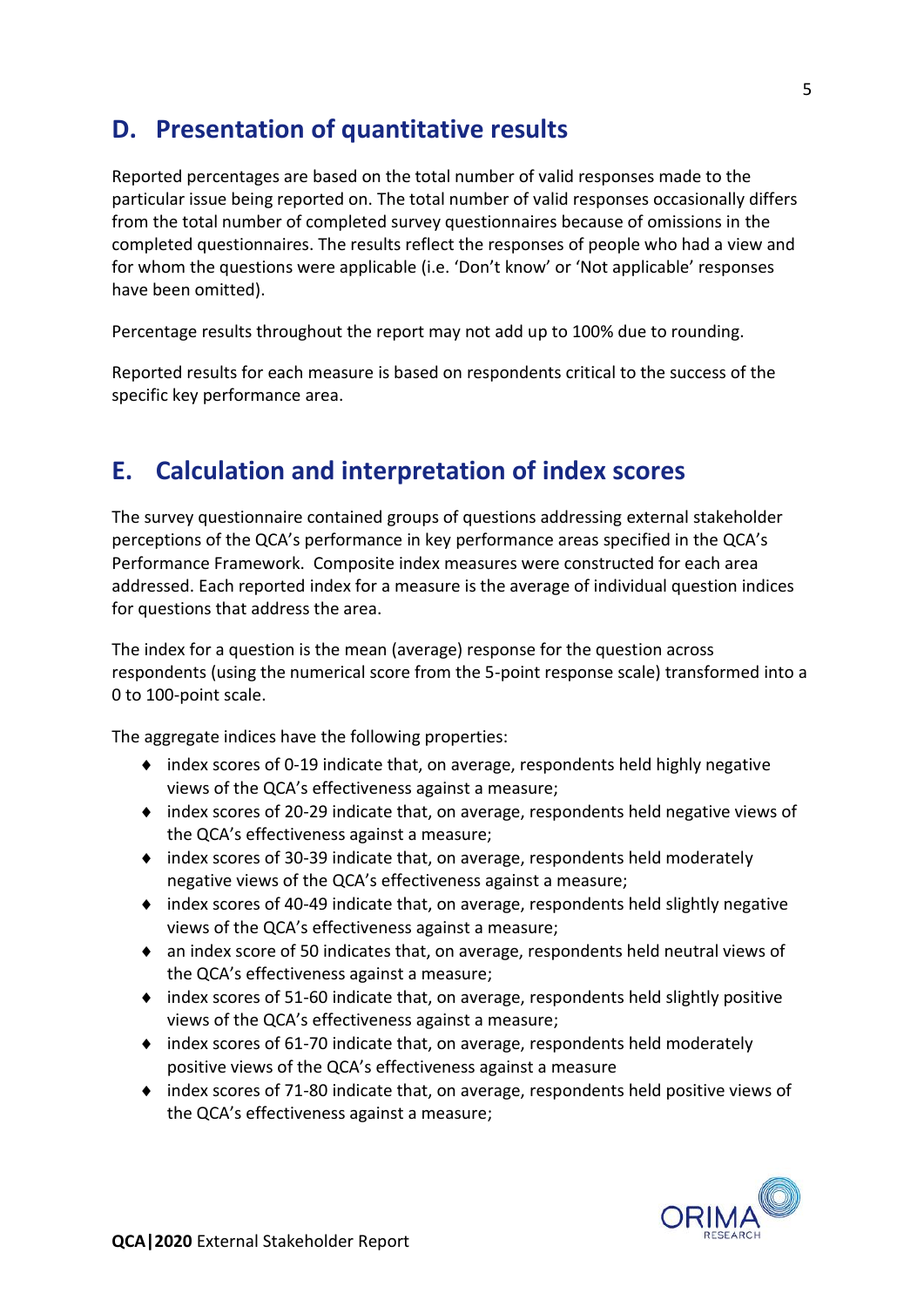- index scores of 81-100 indicate that, on average, respondents held highly positive views of the QCA's effectiveness against a measure;
- the higher the index score, the more positive the average respondent's perception of the QCA's performance;
- if all respondents provided the most positive rating possible to all of the questions covering an area of performance, the index score would be 100; and
- if all respondents provided the least positive rating possible to all of the questions covering an area of performance, the index score would be 0.

### <span id="page-7-0"></span>**F. Quality standards**

Consistent with research better practice, all key stages and research documentation were quality assured through a fit-for-purpose governance arrangement created between ORIMA and the QCA, ensuring a 'gated', systematic and risk managed approach to the engagement.

This project was conducted in accordance with the international quality standard ISO 20252 and the Australian Privacy Principles contained in the Privacy Act 1988 (Cth).

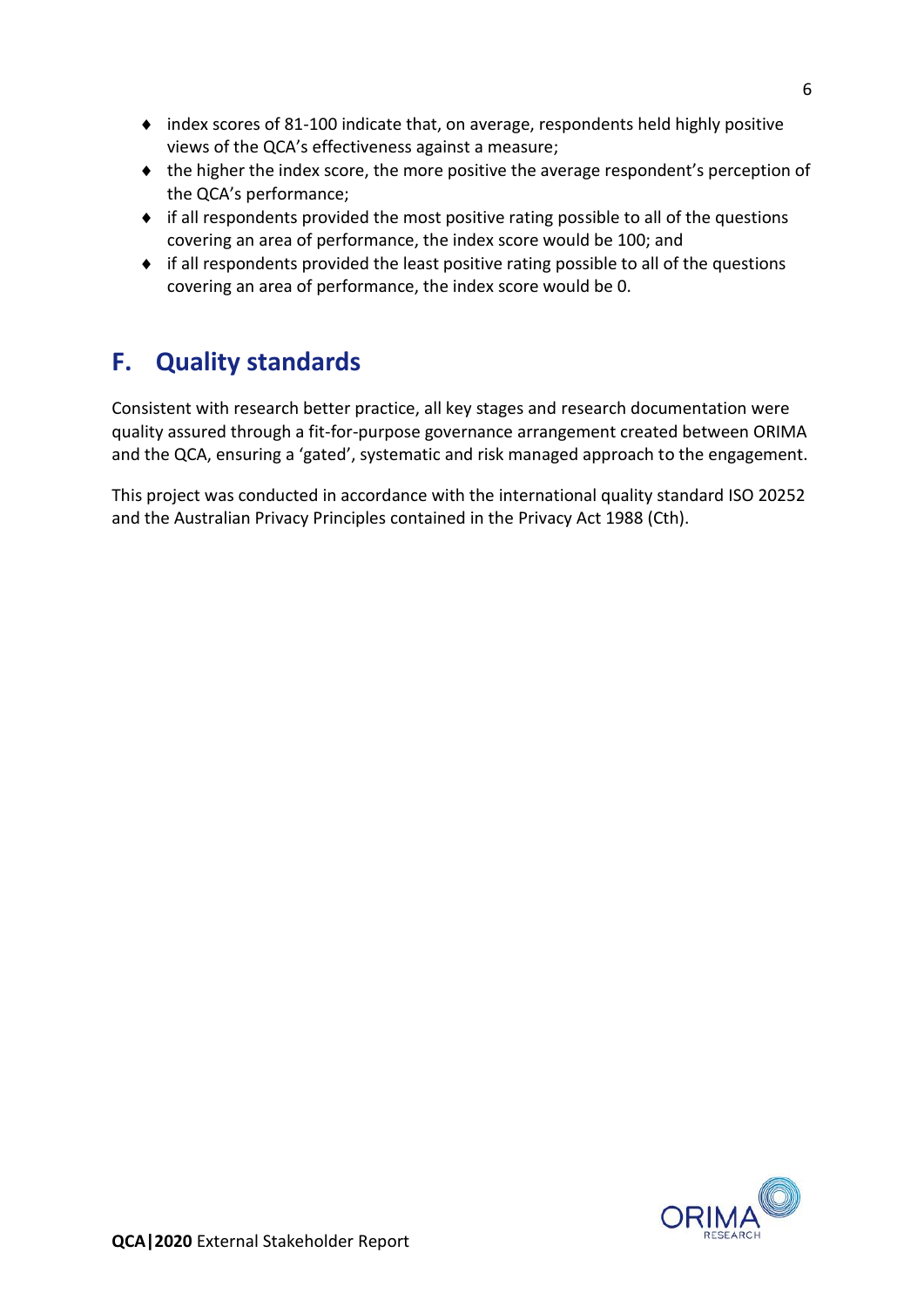## <span id="page-8-0"></span>**III. Summary of performance measures**

Table 1 shows that stakeholders were, on average, positive in their ratings of the effectiveness of the QCA in relation to regulating rail networks (76ip) and ports (75ip), moderately positive in terms of the QCA's effectiveness with regard to electricity regulations (63ip), and slightly positive in terms of the QCA contributing to water regulation (54ip). On average, stakeholders also reported moderately positive ratings in relation to stakeholder engagement (65ip), the QCA's fees (61ip) and the QCA's regulatory processes (61ip).

|                                                           | Result (index points) |
|-----------------------------------------------------------|-----------------------|
| Overall impressions of the QCA                            | 66ip                  |
|                                                           |                       |
| QCA's effectiveness in regulating access to rail networks | 76ip                  |
| QCA's effectiveness in regulating access to ports         | <b>75ip</b>           |
| QCA's effectiveness in electricity regulation             | 63ip                  |
| QCA's effectiveness in contributing to water regulation   | <b>54ip</b>           |
|                                                           |                       |
| QCA's fees                                                | <b>61ip</b>           |
| QCA's regulatory processes                                | 61ip                  |
| QCA's stakeholder engagement                              | 65ip                  |

#### **Table 1: Summary of performance measure**

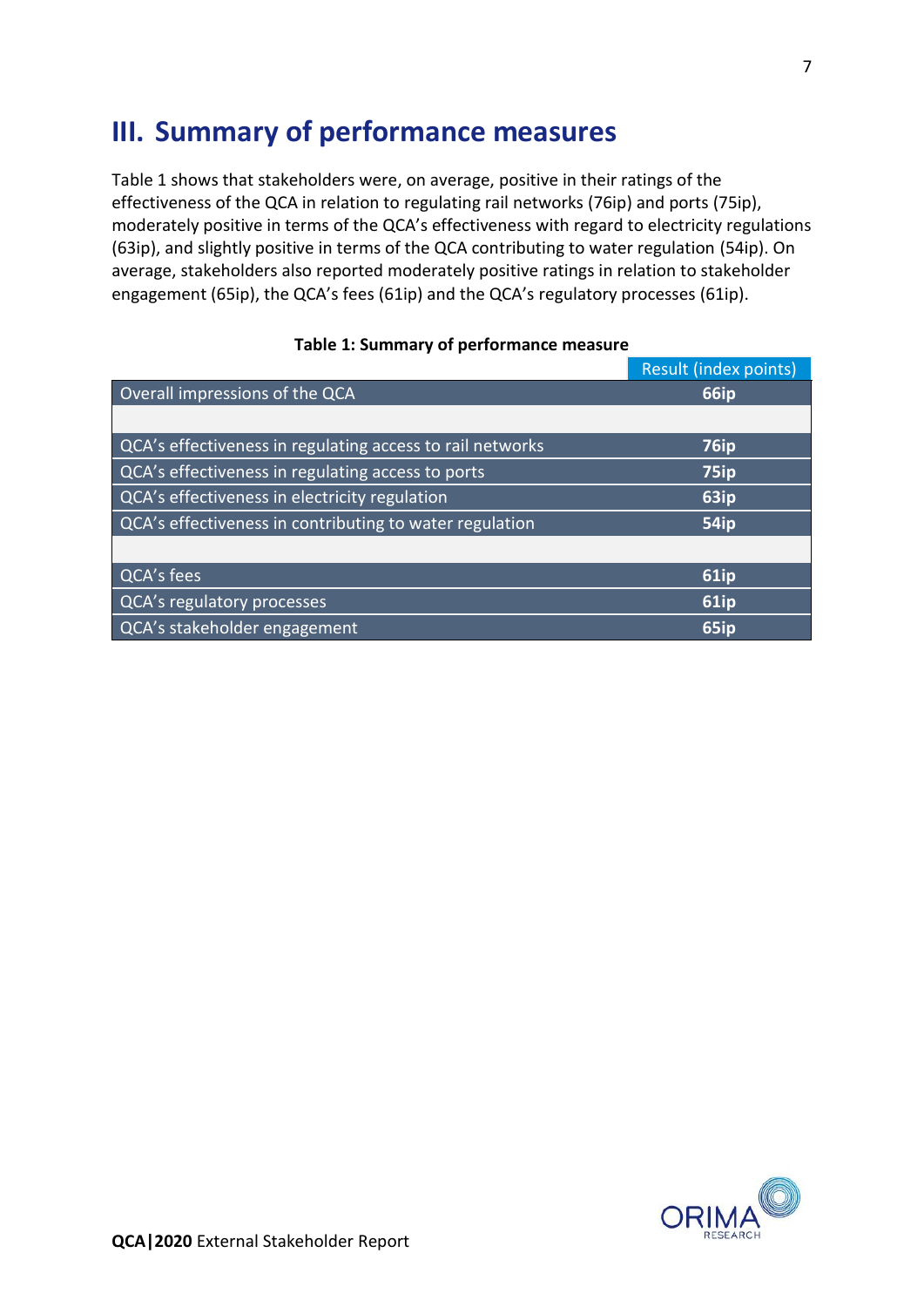## <span id="page-9-0"></span>**IV. Overall impressions of the QCA**

As shown in Table 2, stakeholders, on average, held moderately positive overall impressions of the QCA (66ip). They indicated that the QCA helped critical parts of economy be more competitive (69ip), those who need to use infrastructure could do so fairly (68ip), and that the QCA has been effective in enhancing efficiency and growth (59ip, slightly less positive than the other questions).

The summary score was more positive for government entities (81ip) than for non-regulated (66ip) and regulated entities (61ip).

|                                                                                                                   | Total | Stakeholder Type    |                             |                      |  |
|-------------------------------------------------------------------------------------------------------------------|-------|---------------------|-----------------------------|----------------------|--|
|                                                                                                                   | Total | Regulated<br>Entity | Non-<br>regulated<br>Entity | Government<br>Entity |  |
| Summary score: Overall impressions of the QCA                                                                     | 66    | 61                  | 66                          | 81                   |  |
| The QCA is effective at achieving its purpose of<br>enhancing efficiency and growth in the Queensland<br>economy. | 59    | 56                  | 57                          | 79                   |  |
| The QCA's work contributes to prices in critical parts of<br>the Queensland economy being more competitive.       | 69    | 64                  | 70                          | 83                   |  |
| The QCA's work ensures that those who need to use key<br>Queensland infrastructure can do so fairly.              | 68    | 63                  | 71                          | 75                   |  |

#### **Table 2 – Overall impressions of the QCA**

### **Figure 3 – Overall impressions of the QCA**



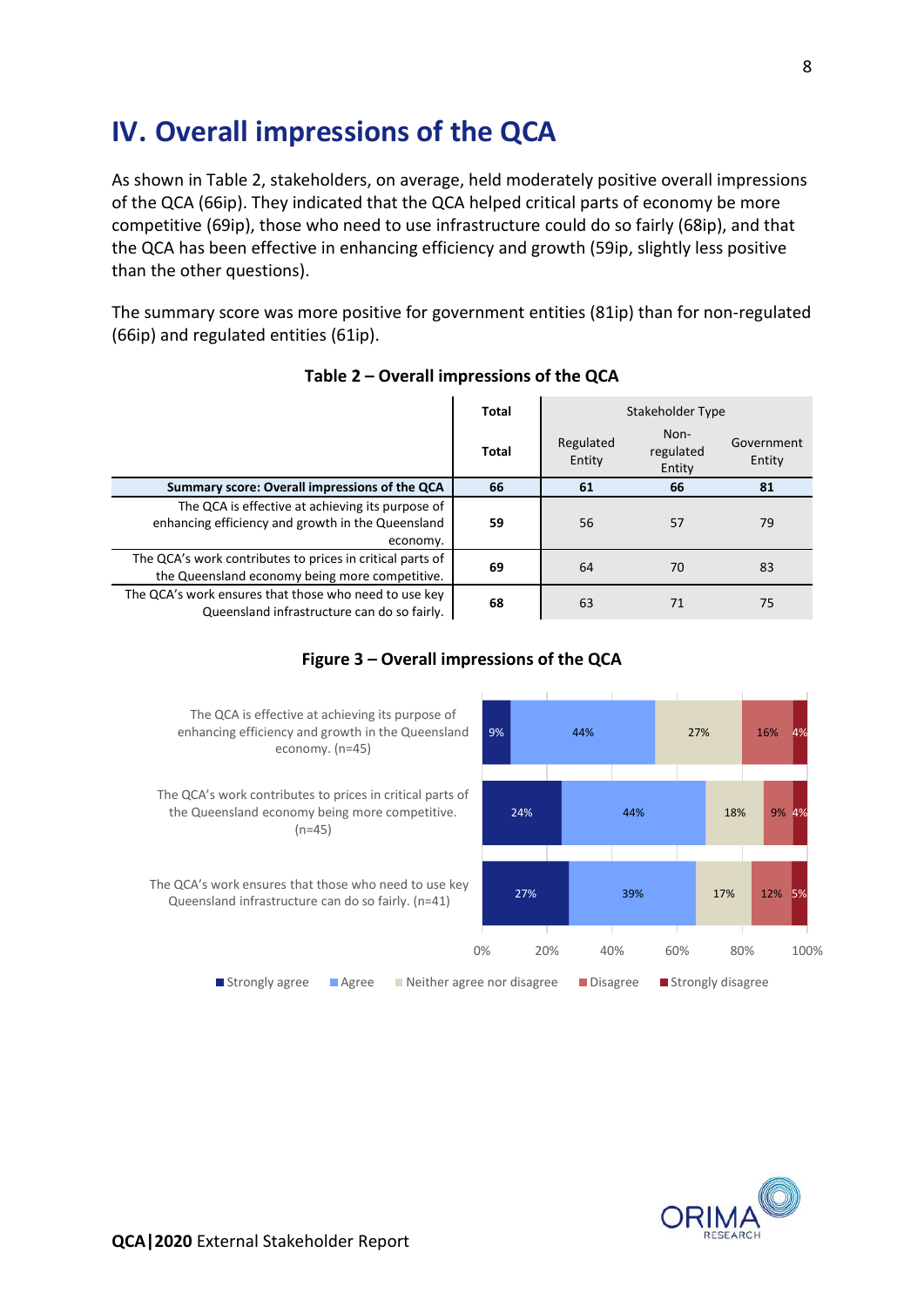## <span id="page-10-0"></span>**V. The QCA's effectiveness in regulating access to rail networks**

Stakeholders reported positive sentiment in relation to the QCA's effectiveness in regulating access to rail networks (76ip), as shown in Table 3. They indicated that the QCA had been effective in managing access for Aurizon Network and Queensland Rail (77ip), and that the QCA had engaged effectively with stakeholders (75ip). There were no stakeholders who disagreed with either of these statements.

The summary score was consistently favourable across non-regulated (80ip), government (75ip) and regulated entities (70ip).

|                                                                                                                           | <b>Total</b> | Stakeholder Type                                   |    |                      |  |
|---------------------------------------------------------------------------------------------------------------------------|--------------|----------------------------------------------------|----|----------------------|--|
|                                                                                                                           | <b>Total</b> | Non-<br>Regulated<br>regulated<br>Entity<br>Entity |    | Government<br>Entity |  |
| Summary score: The QCA's effectiveness in regulating<br>access to rail networks                                           | 76           | 70                                                 | 80 | 75                   |  |
| The QCA has been effective in its roles that relate to<br>access undertakings for Aurizon Network and<br>Queensland Rail. | 77           | 70                                                 | 82 | 75                   |  |
| The QCA has engaged effectively with rail network<br>providers and other stakeholders.                                    | 75           | 70                                                 | 79 | 75                   |  |

**Table 3 – The QCA's effectiveness in regulating access to rail networks** 

### **Figure 4 – The QCA's effectiveness in regulating access to rail networks**



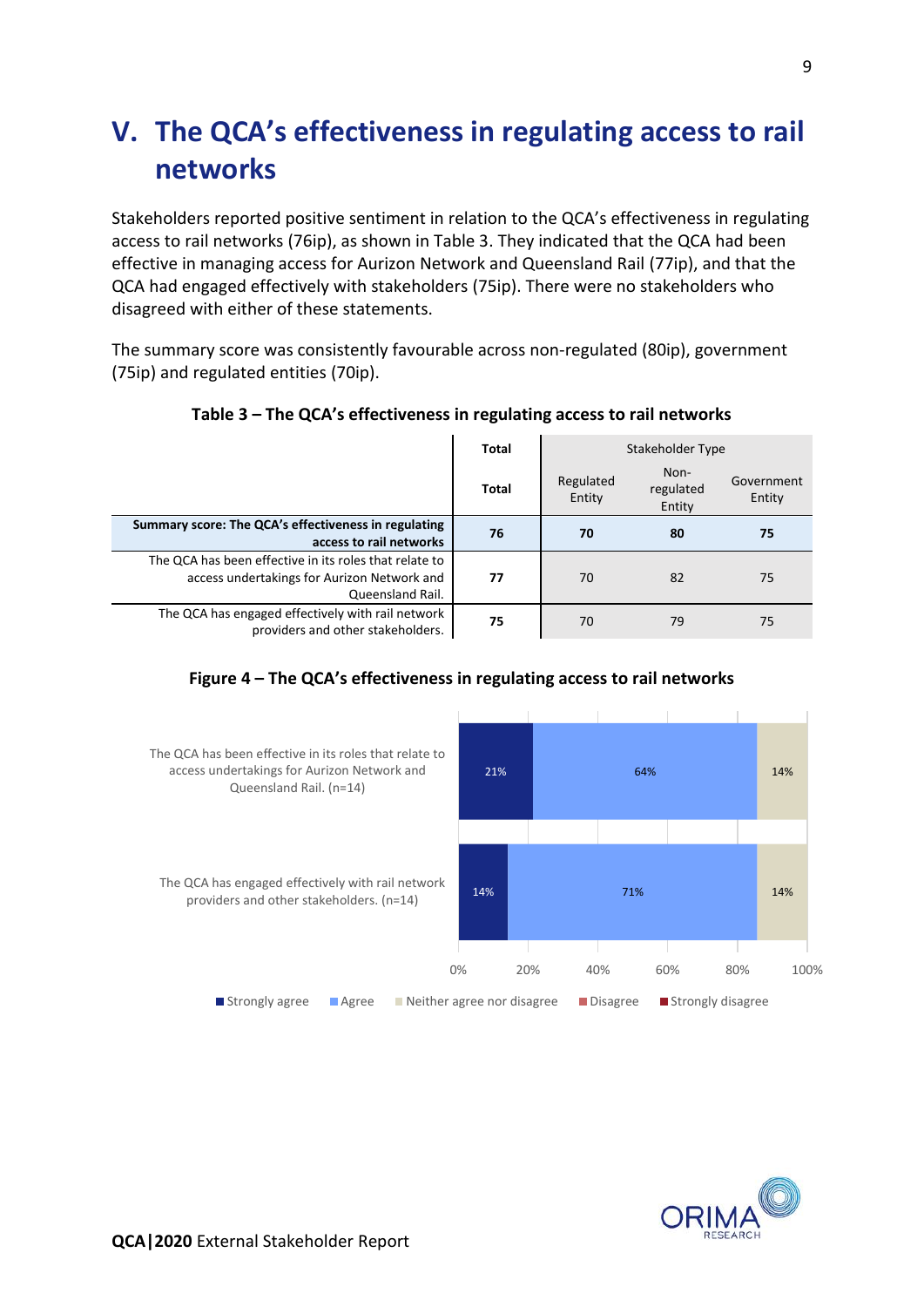## <span id="page-11-0"></span>**VI. The QCA's effectiveness in regulating access to ports**

On average, stakeholders held positive views of the QCA's effectiveness in regulating access to ports (75ip; see Table 4). They indicated that the QCA had been effective in managing access for Dalrymple Bay Coal Terminal (70ip). All stakeholders agreed that the QCA had engaged effectively with stakeholders (78ip).

The summary score was positive for non-regulated (78ip), government (75ip) and regulated entities (72ip).

|                                                                                                             | Total        | Stakeholder Type                                   |    |                      |
|-------------------------------------------------------------------------------------------------------------|--------------|----------------------------------------------------|----|----------------------|
|                                                                                                             | <b>Total</b> | Non-<br>Regulated<br>regulated<br>Entity<br>Entity |    | Government<br>Entity |
| Summary score: The QCA's effectiveness in regulating<br>access to ports                                     | 75           | 72                                                 | 78 | 75                   |
| The QCA has been effective in its roles that relate to<br>Dalrymple Bay Coal Terminal's access undertaking. | 70           | 63                                                 | 75 | 75                   |
| The QCA has engaged effectively with the Dalrymple Bay<br>Coal Terminal and other stakeholders.             | 78           | 81                                                 | 75 | 75                   |

### **Table 4 – The QCA's effectiveness in regulating access to ports**

### **Figure 5 – The QCA's effectiveness in regulating access to ports**



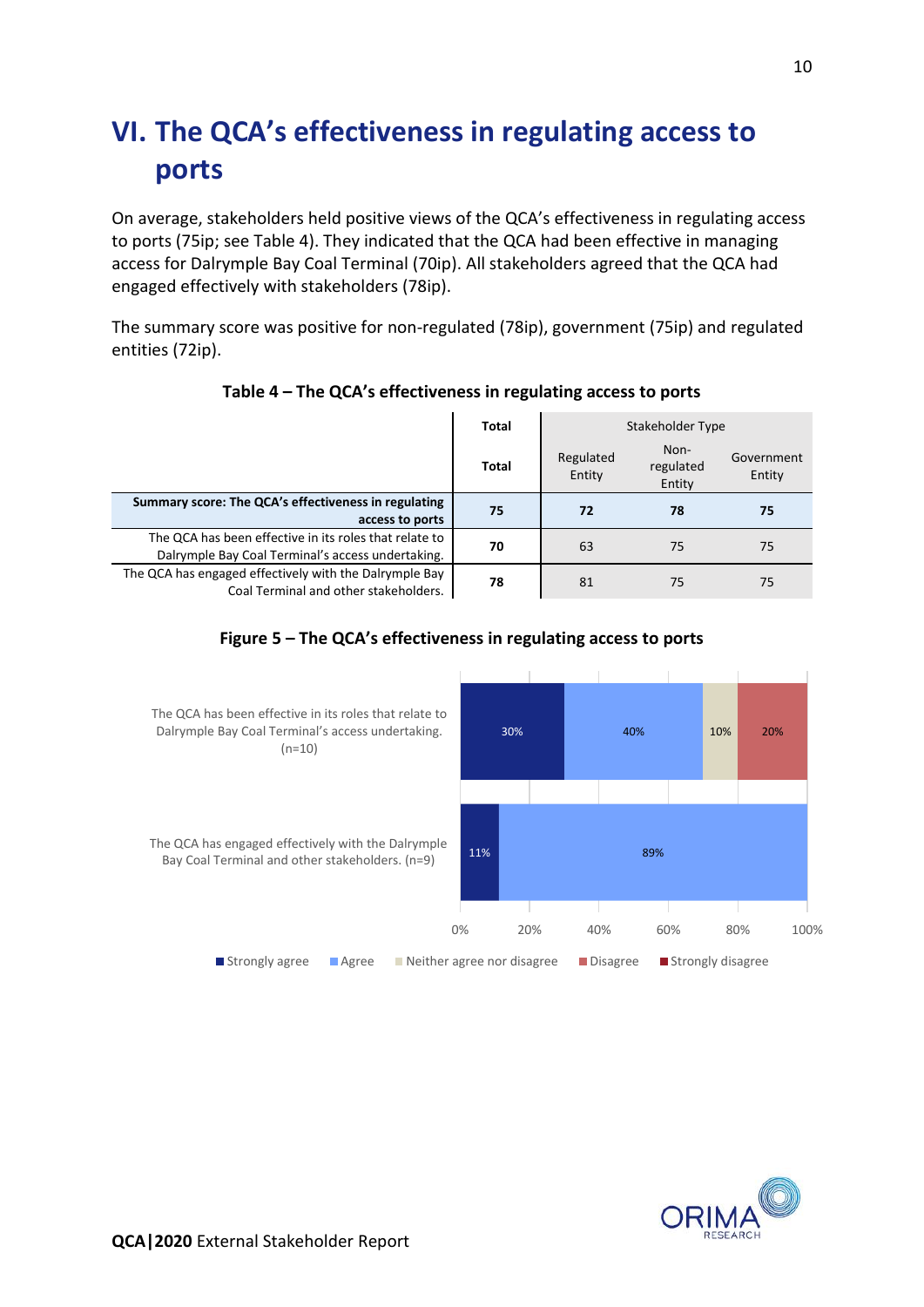## <span id="page-12-0"></span>**VII.The QCA's effectiveness in electricity regulation**

Stakeholders reported moderately positive ratings of the QCA's effectiveness in electricity regulation (63ip), as shown in Table 5. In particular, stakeholders indicated that the QCA had been effective in monitoring the offers of electricity retailers and the compliance of distributors (71ip). Stakeholders were slightly less positive that the QCA had been effective in determining regional electricity prices and solar feed in tariffs (60ip) and had engaged effectively with stakeholders (61ip).

The summary score was more positive for government entities (83ip) than for regulated (64ip) and non-regulated entities (60ip).

|                                                                                                                                                                        | <b>Total</b> | Stakeholder Type                                   |    |                      |
|------------------------------------------------------------------------------------------------------------------------------------------------------------------------|--------------|----------------------------------------------------|----|----------------------|
|                                                                                                                                                                        | <b>Total</b> | Non-<br>Regulated<br>regulated<br>Entity<br>Entity |    | Government<br>Entity |
| Summary score: The QCA's effectiveness in electricity<br>regulation                                                                                                    | 63           | 64                                                 | 60 | 83                   |
| The QCA has been effective in its roles that relate to<br>determining regional retail electricity prices and solar<br>feed in tariffs for the Ergon and Energex zones. | 60           | 67                                                 | 54 | 88                   |
| The QCA has been effective in its roles of monitoring the<br>offers of electricity retailers and the compliance of<br>distributors.                                    | 71           | 75                                                 | 70 | 75                   |
| The QCA has engaged effectively with electricity<br>retailers, distributors and other stakeholders.                                                                    | 61           | 58                                                 | 57 | 88                   |

#### **Table 5 – The QCA's effectiveness in electricity regulation**

### **Figure 6 – The QCA's effectiveness in electricity regulation**



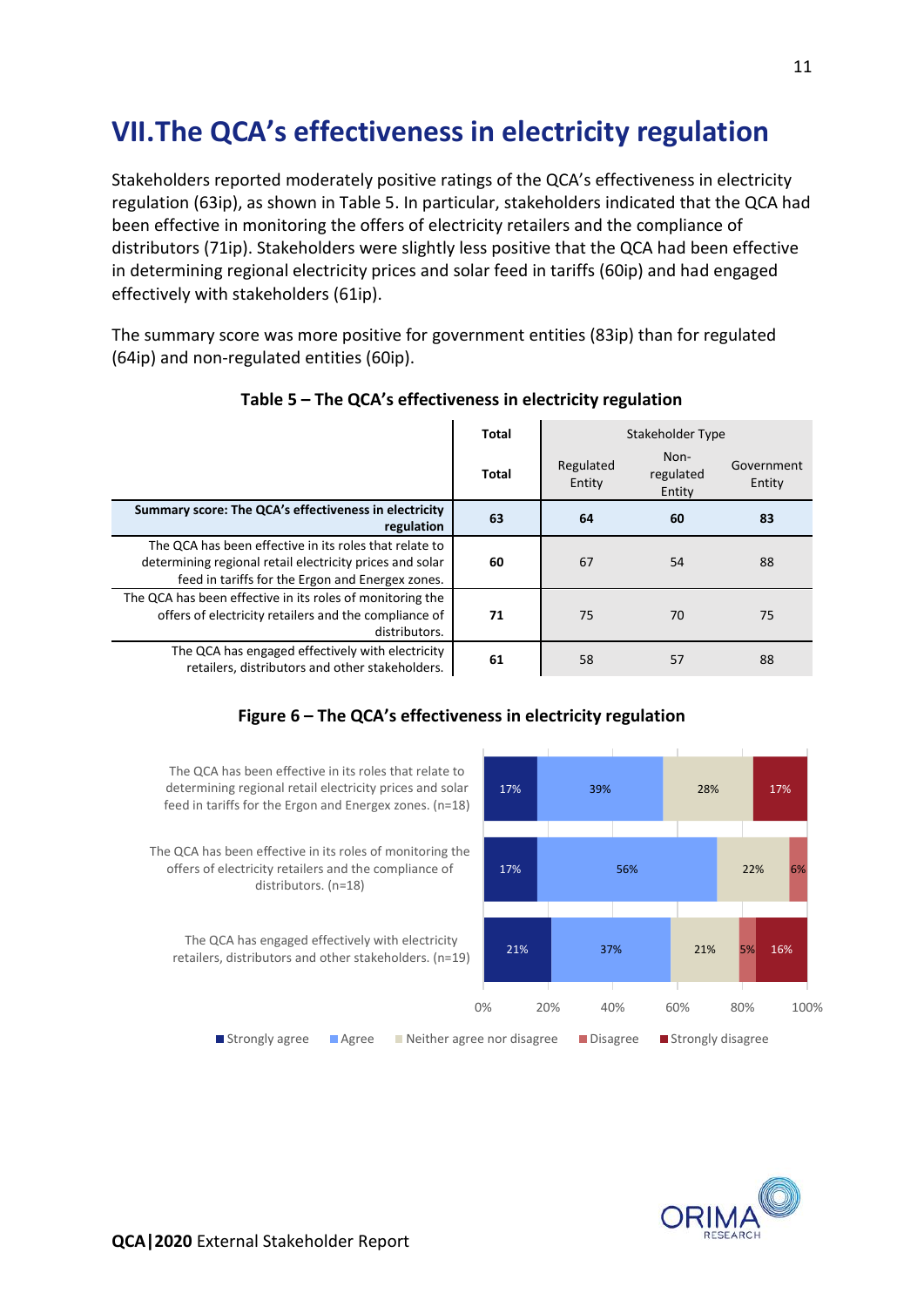## <span id="page-13-0"></span>**VIII.The QCA's effectiveness in contributing to water regulation**

Assessment of the QCA's effectiveness in contributing to water regulation was slightly positive (54ip; see Table 6). Stakeholders were moderately positive that the QCA had been effective in recommending and monitoring bulk water prices and services (63ip). Stakeholders were slightly less positive that the QCA has been effective in recommending irrigation prices (52ip), and provided slightly negative ratings in terms of the effectiveness of the QCA's engagement with stakeholders (48ip; lower for regulated entities at 34ip).

The summary score was highly positive for government entities (81ip), slightly positive for non-regulated entities (52ip) and slightly negative for regulated entities (41ip). Regulated entities were particularly unfavourable in their ratings of the QCA's engagement with regulated water businesses and other stakeholders.

|                                                                                                                                        | <b>Total</b> | Stakeholder Type    |                             |                      |  |
|----------------------------------------------------------------------------------------------------------------------------------------|--------------|---------------------|-----------------------------|----------------------|--|
|                                                                                                                                        | <b>Total</b> | Regulated<br>Entity | Non-<br>regulated<br>Entity | Government<br>Entity |  |
| Summary score: The QCA's effectiveness in contributing<br>to water regulation                                                          | 54           | 41                  | 52                          | 81                   |  |
| The QCA has been effective in its role that relates to<br>recommending irrigation prices in Queensland.                                | 52           | 42                  | 33                          | 81                   |  |
| The QCA has been effective in its roles that relate to<br>recommending and monitoring bulk water prices and<br>services in Queensland. | 63           | 50                  | 58                          | 88                   |  |
| The QCA has engaged effectively with regulated water<br>businesses and other stakeholders.                                             | 48           | 34                  | 50                          | 75                   |  |

#### **Table 6 – The QCA's effectiveness in contributing to water regulation**

### **Figure 7 – The QCA's effectiveness in contributing to water regulation**



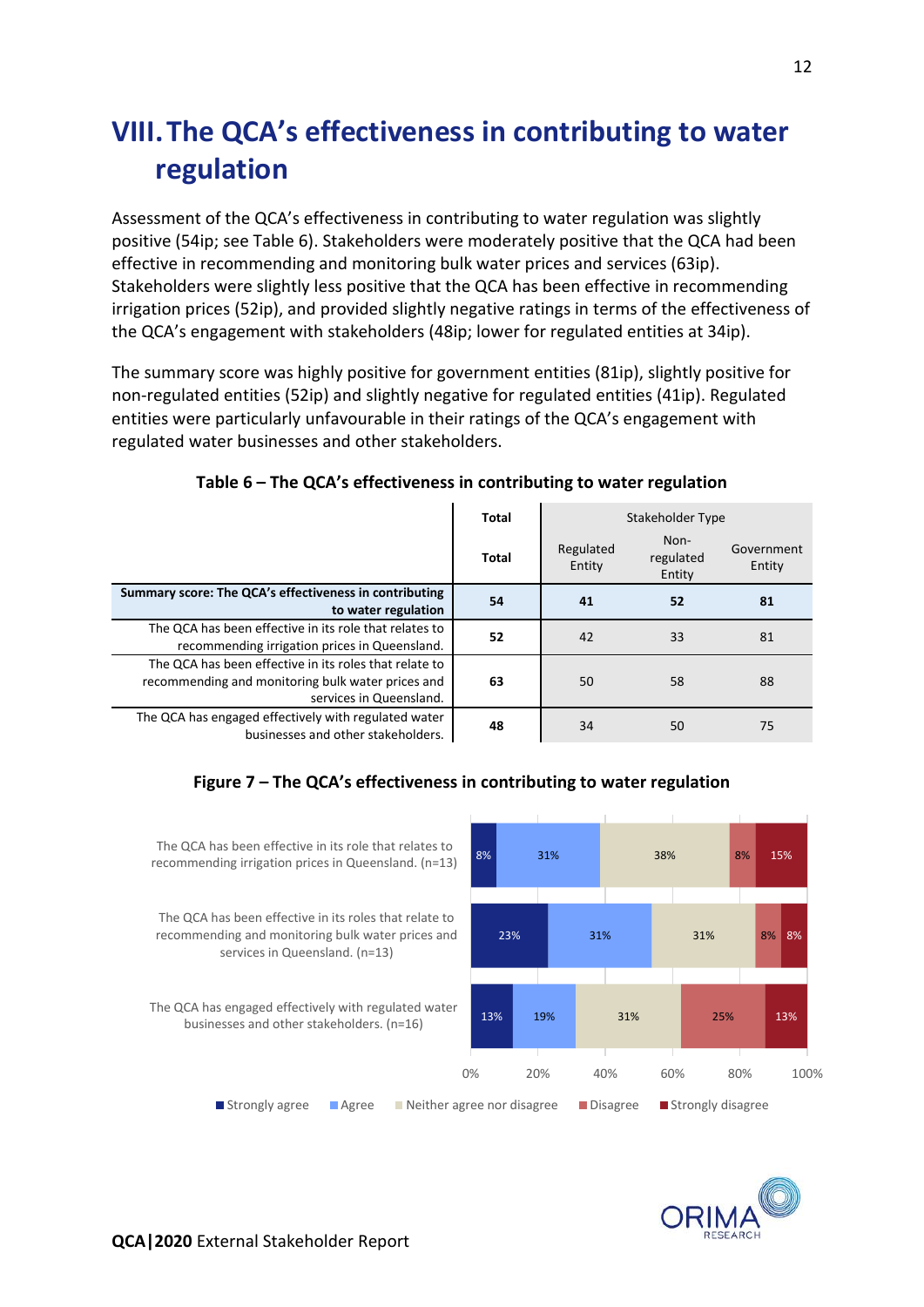## <span id="page-14-0"></span>**IX. The QCA's fees**

Table 7 shows that regulated entities held moderately positive views of the QCA's fees (61ip). While they indicated that the QCA's fees were clearly communicated (72ip), regulated entities also provided slightly unfavourable ratings with regard to their reasonableness (47ip).

|                                                                                                          | Total | Stakeholder Type    |                             |                      |
|----------------------------------------------------------------------------------------------------------|-------|---------------------|-----------------------------|----------------------|
|                                                                                                          | Total | Regulated<br>Entity | Non-<br>regulated<br>Entity | Government<br>Entity |
| <b>Summary score: The QCA's fees</b>                                                                     | 61    | 61                  |                             |                      |
| The fees that the QCA has charged our organisation have<br>been reasonable.                              | 47    | 47                  |                             |                      |
| The basis for the fees that the QCA has charged our<br>organisation has been clearly communicated to us. | 72    | 72                  |                             |                      |

#### **Table 7 – The QCA's fees**



### **Figure 8 – The QCA's fees**

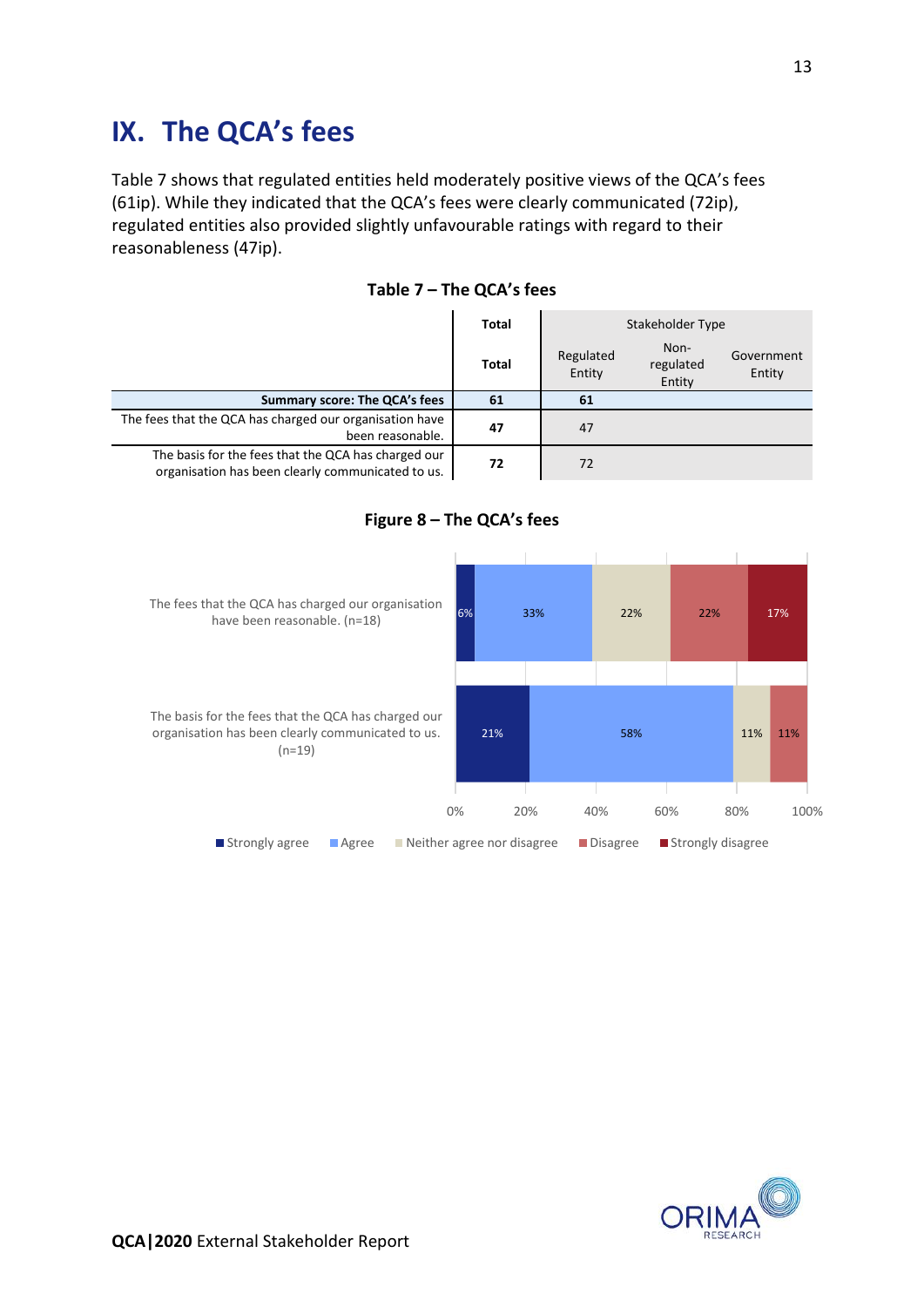## <span id="page-15-0"></span>**X. The QCA's regulatory processes**

Regulated entities held moderately positive views of the QCA's regulatory processes (61ip; see Table 8). On average, they indicated that regulatory processes were transparent (65ip) and timely (58ip).

|                                                   | <b>Total</b> | Stakeholder Type                                                           |  |  |
|---------------------------------------------------|--------------|----------------------------------------------------------------------------|--|--|
|                                                   | <b>Total</b> | Non-<br>Regulated<br>Government<br>regulated<br>Entity<br>Entity<br>Entity |  |  |
| Summary score: The QCA's regulatory processes     | 61           | 61                                                                         |  |  |
| The QCA has had transparent regulatory processes. | 65           | 65                                                                         |  |  |
| The QCA's regulatory processes have been timely.  | 58           | 58                                                                         |  |  |

### **Table 8 – The QCA's regulatory processes**



### **Figure 9 – The QCA's regulatory processes**

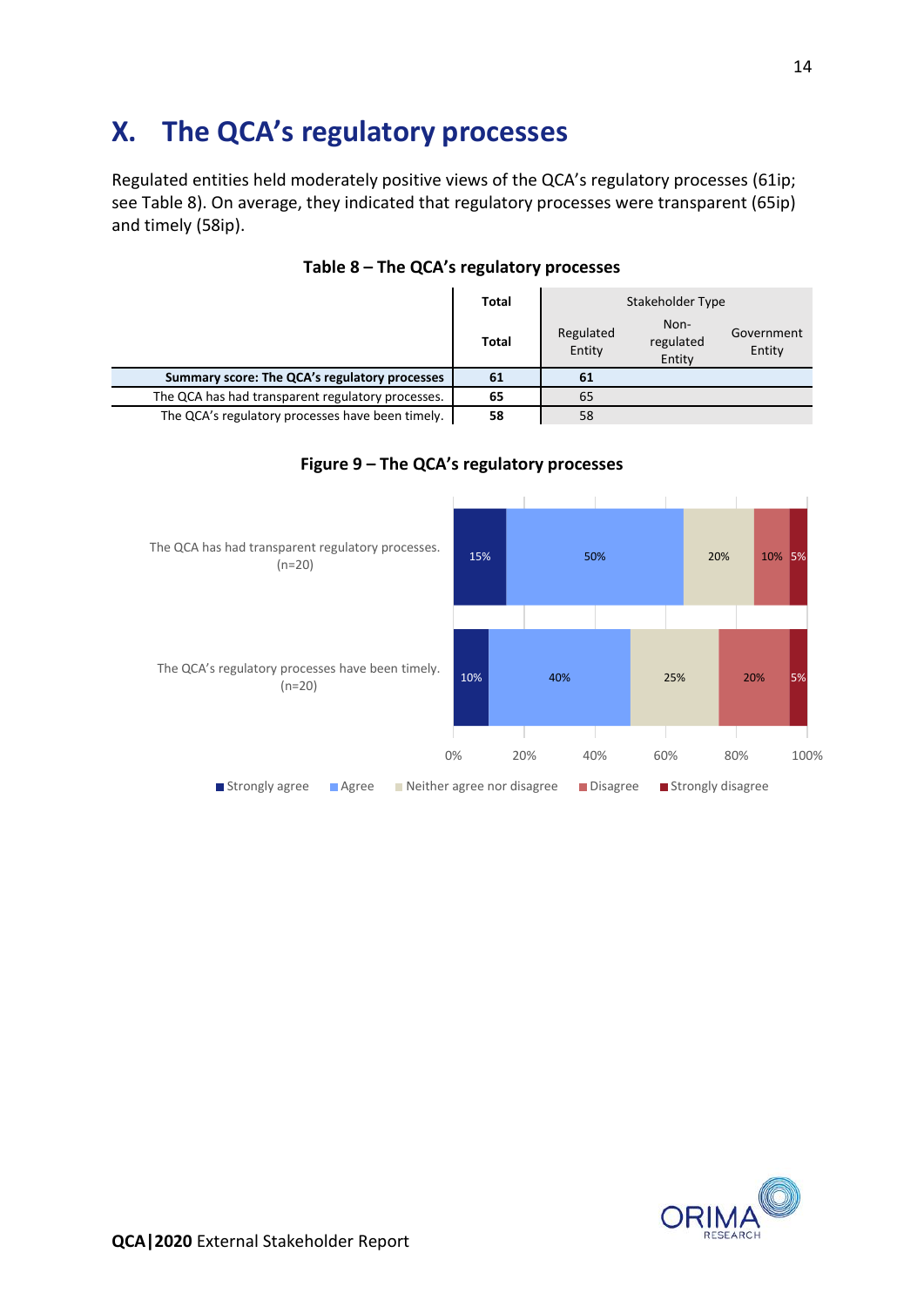## <span id="page-16-0"></span>**XI. The QCA's stakeholder engagement**

Overall, stakeholders were favourable in their ratings of the QCA's stakeholder engagement (65ip), as shown in Table 9. They were moderately positive about opportunities to provide input into QCA's processes (69ip), receiving sufficient information (68ip), timeliness of response to issues or concerns (68ip), effective communication (68ip), timely information (66ip), and a genuine understanding of the stakeholder's position (64ip). Stakeholders were slightly positive in their ratings of the QCA's understanding of the stakeholder's organisation and operating environment (59ip) and ability to inform them of the direction of their thinking on important regulatory matters (55ip).

The summary score was highly positive for government entities (90ip) and moderately positive for non-regulated entities (65ip). While the summary score for regulated entities was slightly positive (56ip), they did provide slightly negative ratings in relation to the QCA keeping them informed about the direction of its thinking on regulatory matters (46ip), and adequately understanding their operating environment (48ip).

|                                                                                                         | Total | Stakeholder Type    |                             |                      |  |
|---------------------------------------------------------------------------------------------------------|-------|---------------------|-----------------------------|----------------------|--|
|                                                                                                         | Total | Regulated<br>Entity | Non-<br>regulated<br>Entity | Government<br>Entity |  |
| Summary score: The QCA's stakeholder engagement                                                         | 65    | 56                  | 65                          | 90                   |  |
| The QCA has provided me/us with adequate<br>opportunities to provide input into its processes.          | 69    | 65                  | 67                          | 92                   |  |
| The QCA has communicated effectively with me/us.                                                        | 68    | 63                  | 65                          | 92                   |  |
| The QCA has kept me/us informed about the direction of<br>its thinking on important regulatory matters. | 55    | 46                  | 52                          | 92                   |  |
| The QCA has adequately understood my organisation<br>and its operating environment.                     | 59    | 48                  | 61                          | 88                   |  |
| QCA staff have demonstrated a desire to genuinely<br>understand my/our position on issues.              | 64    | 51                  | 69                          | 88                   |  |
| The QCA has provided sufficient information to me/us.                                                   | 68    | 65                  | 65                          | 88                   |  |
| The QCA has provided information to me/us in a timely<br>manner.                                        | 66    | 56                  | 68                          | 92                   |  |
| The QCA has responded in an appropriate time frame to<br>issues or concerns raised by me/us.            | 68    | 56                  | 72                          | 92                   |  |

|  |  |  | Table 9 - The QCA's stakeholder engagement |
|--|--|--|--------------------------------------------|
|--|--|--|--------------------------------------------|

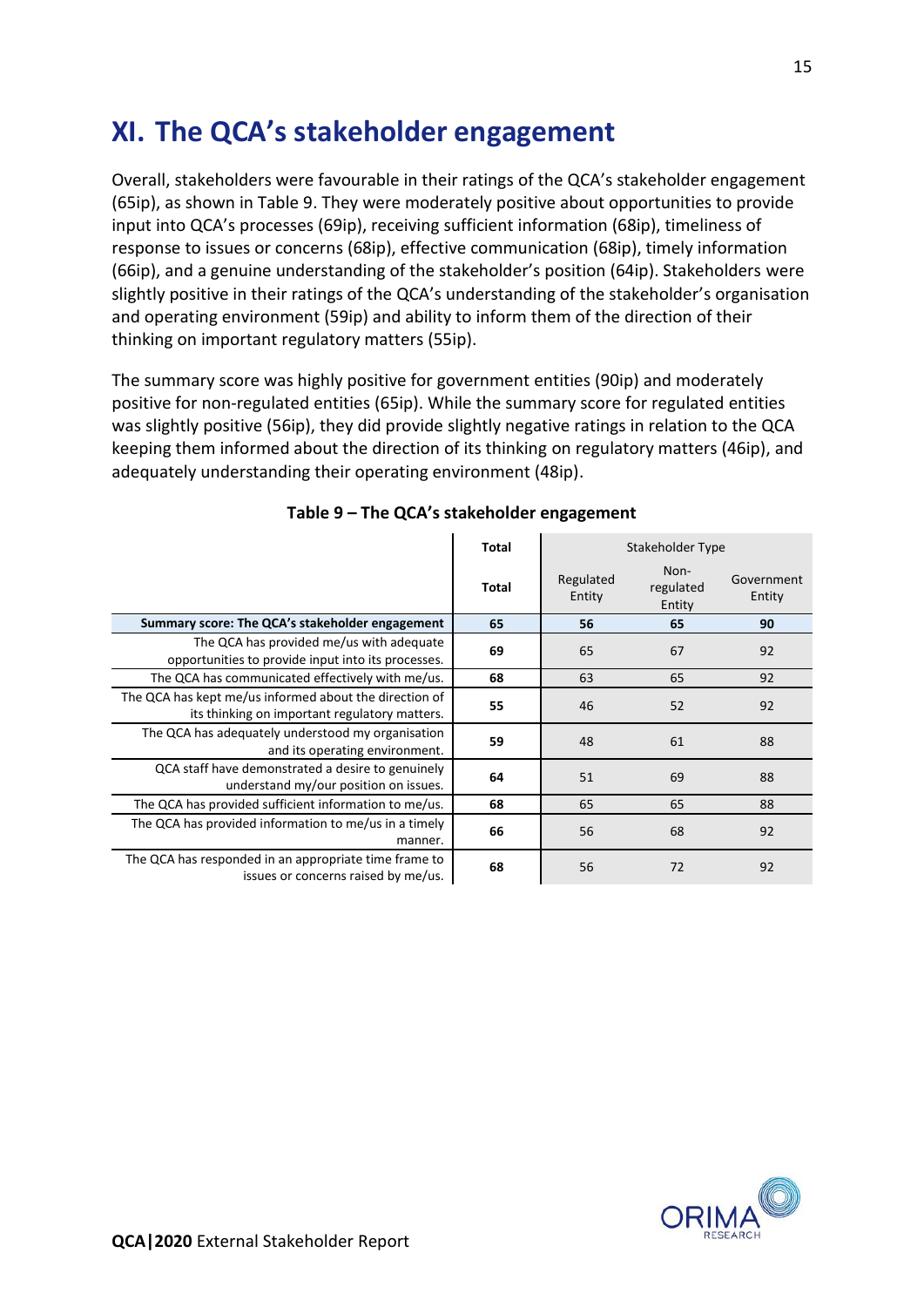

### **Figure 10 – The QCA's stakeholder engagement**

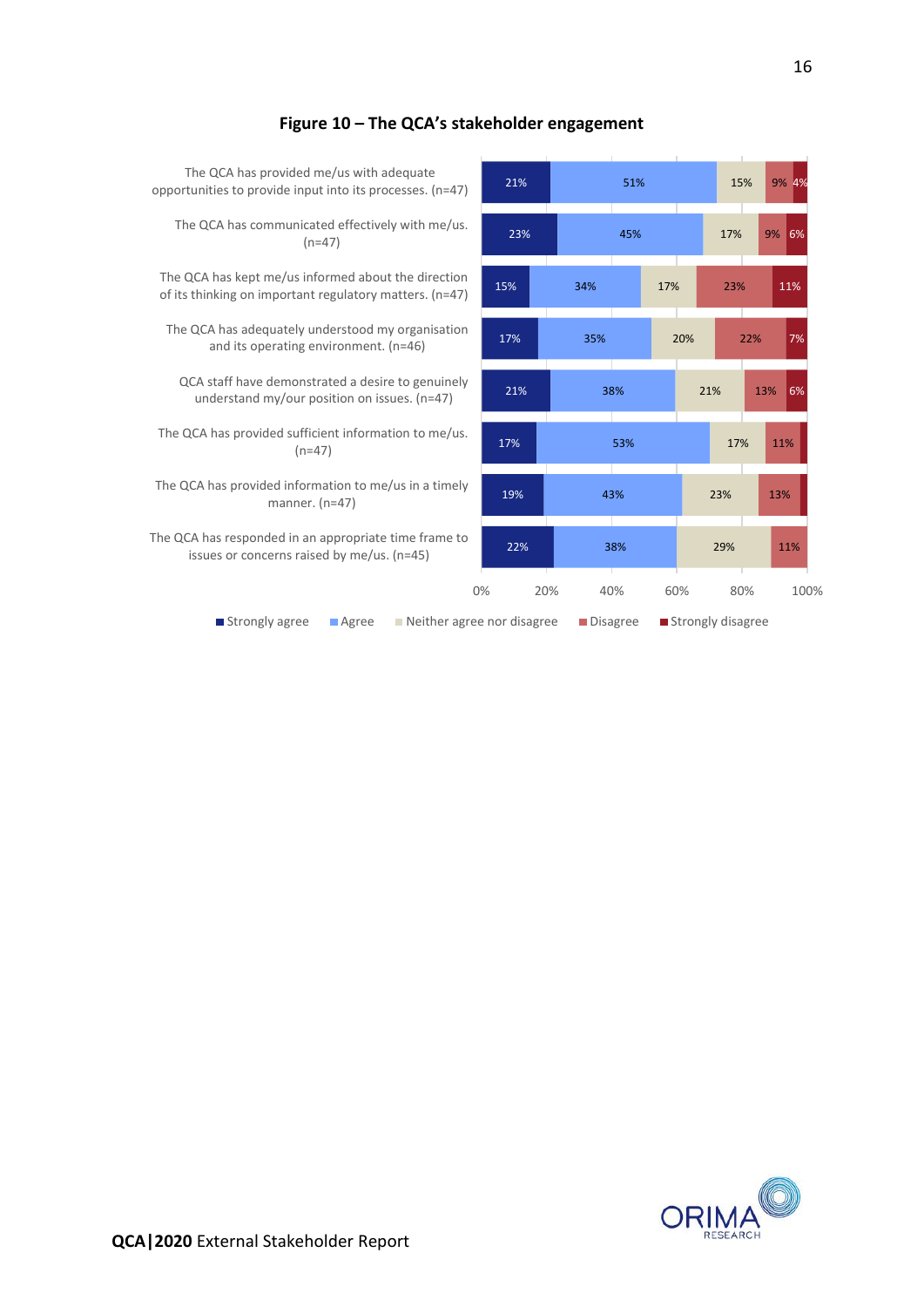17

|                                                                                                                                                                 | $10ip +$<br>Cohort result is                                                                                                                                                                                              | Total    |                         | Type                    |                |                       |          | Functions       |                 | Years of relationship |          |
|-----------------------------------------------------------------------------------------------------------------------------------------------------------------|---------------------------------------------------------------------------------------------------------------------------------------------------------------------------------------------------------------------------|----------|-------------------------|-------------------------|----------------|-----------------------|----------|-----------------|-----------------|-----------------------|----------|
| <b>Appendix A: Red-Green Table</b>                                                                                                                              | 5ip<br>higher (green), or<br>lower (red) than<br>5ip<br>overall result:                                                                                                                                                   | Total    | <b>Regulated Entity</b> | Non-regulated<br>Entity | Government     | Rail                  | Ports    | Electricity     | Water           | $<$ 2                 | $2+$     |
|                                                                                                                                                                 | $10ip -$                                                                                                                                                                                                                  | Mean     |                         | Mear                    | Mean           | Mean                  | Mean     | Mean            | Mean            | Mean                  | Mean     |
|                                                                                                                                                                 | Overall base size                                                                                                                                                                                                         | 47       | 20 <sup>2</sup>         | $-21$                   | 6 <sup>°</sup> | 14                    | $-11$    | 20 <sup>2</sup> | 16              |                       | 39       |
|                                                                                                                                                                 | Section B: Overall impressions of the QCA                                                                                                                                                                                 |          |                         |                         |                |                       |          |                 |                 |                       |          |
|                                                                                                                                                                 | The QCA is effective at achieving its purpose of enhancing efficiency and growth in the Queensland economy                                                                                                                | 59       | 56                      | 57                      | 79             | 61                    | 64       | 60              | 56              | 69                    | 57       |
|                                                                                                                                                                 | The QCA's work contributes to prices in critical parts of the Queensland economy being more competitive.                                                                                                                  | 69       | 64                      | 70                      | 83             | 80                    | 82       | 64              | 63              | 78                    | 67       |
|                                                                                                                                                                 | The QCA's work ensures that those who need to use key Queensland infrastructure can do so fairly                                                                                                                          | 68       | 63                      | 71                      | 75             | 89                    |          | 63              | 52 <sub>2</sub> | 72                    | 67       |
|                                                                                                                                                                 | Summary score: Overall impressions of the QCA                                                                                                                                                                             | 66       | 61                      | 66                      | 81             | 77 <sub>z</sub>       | -77      | 63              | 57 <sub>2</sub> | 73                    | 64       |
|                                                                                                                                                                 | Section E: The QCA's effectiveness in regulating access to rail networks                                                                                                                                                  |          |                         |                         |                |                       |          |                 |                 |                       |          |
|                                                                                                                                                                 | The QCA has been effective in its roles that relate to access undertakings for Aurizon Network and Queensland Rail                                                                                                        | 77       | 70                      | 82                      | 75             | 77                    |          |                 |                 | 75                    | 77       |
|                                                                                                                                                                 | The QCA has engaged effectively with rail network providers and other stakeholders                                                                                                                                        | 75       | 70                      | 79                      | 75             | 75                    |          |                 |                 | 75                    | 75       |
|                                                                                                                                                                 | Summary score: The QCA's effectiveness in regulating access to rail networks                                                                                                                                              | 76       | 70                      | 80                      | 75             | 76                    |          |                 |                 | 75                    | 76       |
|                                                                                                                                                                 |                                                                                                                                                                                                                           |          |                         |                         |                |                       |          |                 |                 |                       |          |
|                                                                                                                                                                 | Section F: The QCA's effectiveness in regulating access to ports                                                                                                                                                          |          |                         |                         |                |                       |          |                 |                 |                       |          |
|                                                                                                                                                                 | The QCA has been effective in its roles that relate to Dalrymple Bay Coal Terminal's access undertaking                                                                                                                   | 70       | 63                      | 75                      | 75             |                       | 70       |                 |                 | 25                    | 75       |
|                                                                                                                                                                 | The QCA has engaged effectively with the Dalrymple Bay Coal Terminal and other stakeholders                                                                                                                               | 78       | 81                      | 75                      | 75             |                       | 78       |                 |                 | 75                    | 78       |
|                                                                                                                                                                 | Summary score: The QCA's effectiveness in regulating access to ports                                                                                                                                                      | 75       | 72                      | 78                      | 75             |                       | 75       |                 |                 | 50                    | 78       |
|                                                                                                                                                                 | Section C: The QCA's effectiveness in electricity regulation                                                                                                                                                              |          |                         |                         |                |                       |          |                 |                 |                       |          |
| The QCA has been effective in its roles that relate to determining regional retail electricity prices and solar feed in tariffs for the Ergon and Energex zones |                                                                                                                                                                                                                           | 60       | 67                      | 54                      | 88             |                       |          | 60              |                 | 58                    | 60       |
|                                                                                                                                                                 | The QCA has been effective in its roles of monitoring the offers of electricity retailers and the compliance of distributors                                                                                              | 71       | 75                      | 70                      | 75             |                       |          | 71              |                 | 63                    | 72       |
|                                                                                                                                                                 | The QCA has engaged effectively with electricity retailers, distributors and other stakeholders                                                                                                                           | 61       | 58                      | 57                      | 88             |                       |          | 61              |                 | 50 <sup>°</sup>       | 63       |
|                                                                                                                                                                 | Summary score: The QCA's effectiveness in electricity regulation                                                                                                                                                          | 63       | 64                      | 60                      | 83             |                       |          | 63              |                 | 56                    | 64       |
|                                                                                                                                                                 | Section D: The QCA's effectiveness in contributing to water regulation                                                                                                                                                    |          |                         |                         |                |                       |          |                 |                 |                       |          |
|                                                                                                                                                                 | The QCA has been effective in its role that relates to recommending irrigation prices in Queensland                                                                                                                       | 52       | 42                      | 33 <sup>°</sup>         | 81             |                       |          |                 | 52              | 63                    | 50       |
|                                                                                                                                                                 | The QCA has been effective in its roles that relate to recommending and monitoring bulk water prices and services in Queensland<br>The QCA has engaged effectively with regulated water businesses and other stakeholders | 63<br>48 | 50<br>34                | 58<br>50                | 88<br>75       |                       |          |                 | 63<br>48        | 88<br>75              | 59<br>42 |
|                                                                                                                                                                 |                                                                                                                                                                                                                           |          |                         |                         |                |                       |          |                 |                 |                       |          |
|                                                                                                                                                                 | Summary score: The QCA's effectiveness in contributing to water regulation                                                                                                                                                | 54       | 41                      | 52                      | 81             |                       |          |                 | 54              | 75                    | 49       |
|                                                                                                                                                                 | <b>Section G: The QCA's fees</b>                                                                                                                                                                                          |          |                         |                         |                |                       |          |                 |                 |                       |          |
|                                                                                                                                                                 | The fees that the QCA has charged our organisation have been reasonable                                                                                                                                                   | 47       | 47                      |                         |                | 44                    | 83       |                 | -31             | 56                    | 45       |
|                                                                                                                                                                 | The basis for the fees that the QCA has charged our organisation has been clearly communicated to us.                                                                                                                     | 72       | 72                      |                         |                | 63                    | 88       | 75              | 69              | 69                    | 73       |
|                                                                                                                                                                 | Summary score: The QCA's fees                                                                                                                                                                                             | 61       | 61                      |                         |                | 53                    | 84       | 67              | 50              | 63                    | 60       |
|                                                                                                                                                                 | Section H: The QCA's regulatory processes                                                                                                                                                                                 |          |                         |                         |                |                       |          |                 |                 |                       |          |
|                                                                                                                                                                 |                                                                                                                                                                                                                           |          |                         |                         |                |                       |          |                 |                 |                       |          |
|                                                                                                                                                                 | The QCA has had transparent regulatory processes<br>The QCA's regulatory processes have been timely                                                                                                                       | 65<br>58 | 65<br>58                |                         |                | 55<br>35 <sup>2</sup> |          | 75<br>58        | 59<br>66        | 69<br>69              | 64<br>55 |
|                                                                                                                                                                 |                                                                                                                                                                                                                           |          |                         |                         |                |                       |          |                 |                 |                       |          |
|                                                                                                                                                                 | Summary score: The QCA's regulatory processes                                                                                                                                                                             | 61       | 61                      |                         |                |                       |          | 67              | 63              | 69                    | 59       |
|                                                                                                                                                                 | Section I: The QCA's stakeholder engagement                                                                                                                                                                               |          |                         |                         |                |                       |          |                 |                 |                       |          |
|                                                                                                                                                                 | The QCA has provided me/us with adequate opportunities to provide input into its processes                                                                                                                                | 69       | 65                      | 67                      | 92             | 68                    | 86       | 68              | 72              | 69                    | 69       |
|                                                                                                                                                                 | The QCA has communicated effectively with me/us<br>The QCA has kept me/us informed about the direction of its thinking on important regulatory matters                                                                    | 68<br>55 | 63<br>46                | 65<br>52                | 92<br>92       | 66<br>52              | 82       | 65<br>56        | 66              | 75<br>53              | 66       |
|                                                                                                                                                                 | The QCA has adequately understood my organisation and its operating environment                                                                                                                                           | 59       | 48                      | 61                      | 88             | 59                    | 61<br>75 | 63              | 59<br>52        | 63                    | 55<br>58 |
|                                                                                                                                                                 | QCA staff have demonstrated a desire to genuinely understand my/our position on issues                                                                                                                                    | 64       | 51                      | 69                      | 88             | 66                    | 75       | 68              | 52              | 72                    | 62       |
|                                                                                                                                                                 | The QCA has provided sufficient information to me/us                                                                                                                                                                      | 68       | 65                      | 65                      | 88             | 71                    | 82       | 63              | 67              | 72                    | 67       |
|                                                                                                                                                                 | The QCA has provided information to me/us in a timely manner<br>The QCA has responded in an appropriate time frame to issues or concerns raised by me/us                                                                  | 66<br>68 | 56<br>56                | 68<br>72                | 92<br>92       | 70<br>71              | 80<br>78 | 64<br>70        | 67<br>67        | 66<br>66              | 66<br>68 |
|                                                                                                                                                                 |                                                                                                                                                                                                                           |          |                         |                         |                |                       |          |                 |                 |                       |          |
|                                                                                                                                                                 | Summary score: The QCA's stakeholder engagement                                                                                                                                                                           | 65       | 56                      | 65                      | 90             | 65                    | 77       | 64              | 63              | 67                    | 64       |

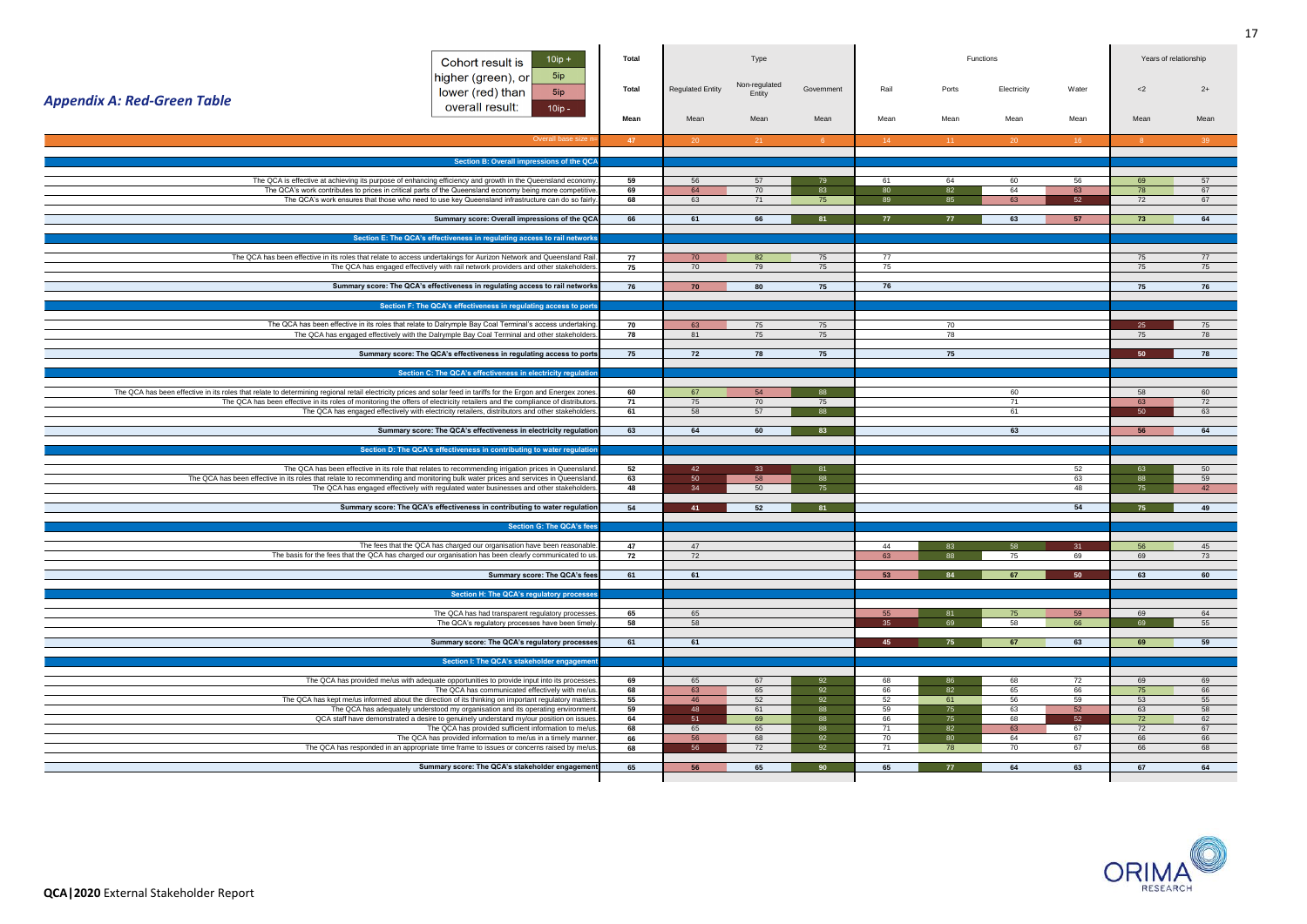**Appendix B – Questionnaire**

## **Queensland Competition Authority**

**Stakeholder Survey 2020**

**Final**



#4209 | QCA Stakeholder Survey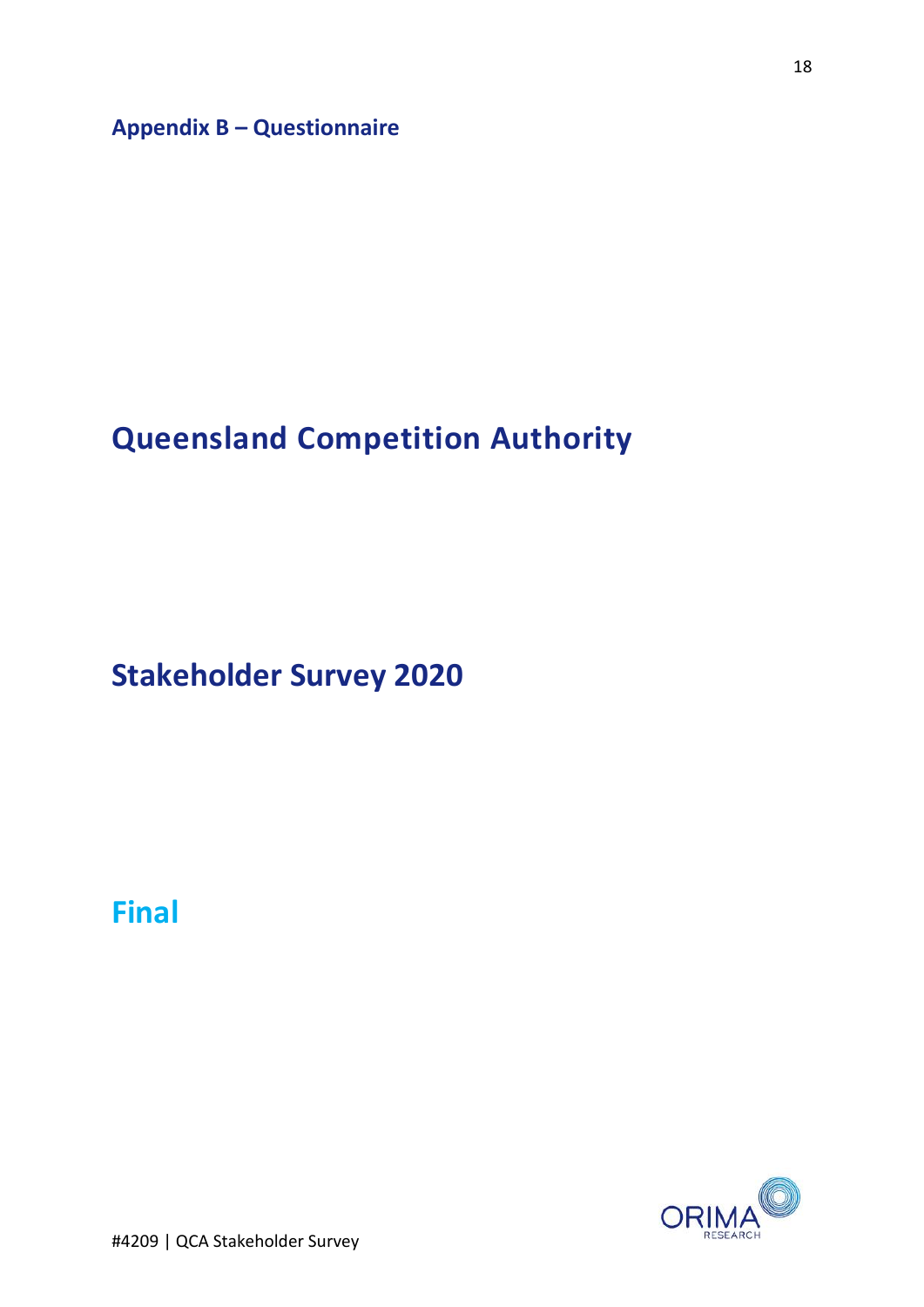## **Introduction**

Thank you for taking the time to participate in this survey to provide feedback on the Queensland Competition Authority's (QCA's) performance. The QCA values the views of key stakeholders on its performance. The feedback will give the QCA an indication of what it is doing well and where it could improve.

The QCA will publish the results from the survey in its 2019–20 annual report. The reporting might quote your responses to the survey (anonymously) to ensure stakeholder perspectives are captured in their full nuance.

### Who is conducting the survey?

The QCA has engaged an independent market and social research firm, ORIMA Research, to conduct the research. ORIMA Research will treat all your responses, comments and information as strictly confidential. Your email contact details were provided to ORIMA Research by the QCA solely for the purposes of this survey.

### Is my participation voluntary?

We encourage all stakeholders to complete the survey so your views can be taken into account. However, please be aware that participation is voluntary: You can choose to answer all or some of the questions and you can decide to stop at any time. The usefulness of the survey depends on how closely it reflects your actual views.

### Confidentiality provisions

Unless you indicate otherwise, your completed questionnaire will be provided to the QCA. If you would prefer for your response to remain anonymous, please indicate this in the section at the end of the questionnaire. Anonymous responses will only be seen by ORIMA Research and will only be presented in aggregate form so that the identification of your responses by the QCA will not be possible.

ORIMA's report to the QCA on the survey results will focus on common themes that were identified among the stakeholders surveyed and important issues that were raised. The report will also contain some unattributed and de-identified quotes from the open-ended responses to this survey.

Participation in this research is voluntary. You can choose not to answer any question or to stop at any time. Your answers will only be used for the purposes of the research.

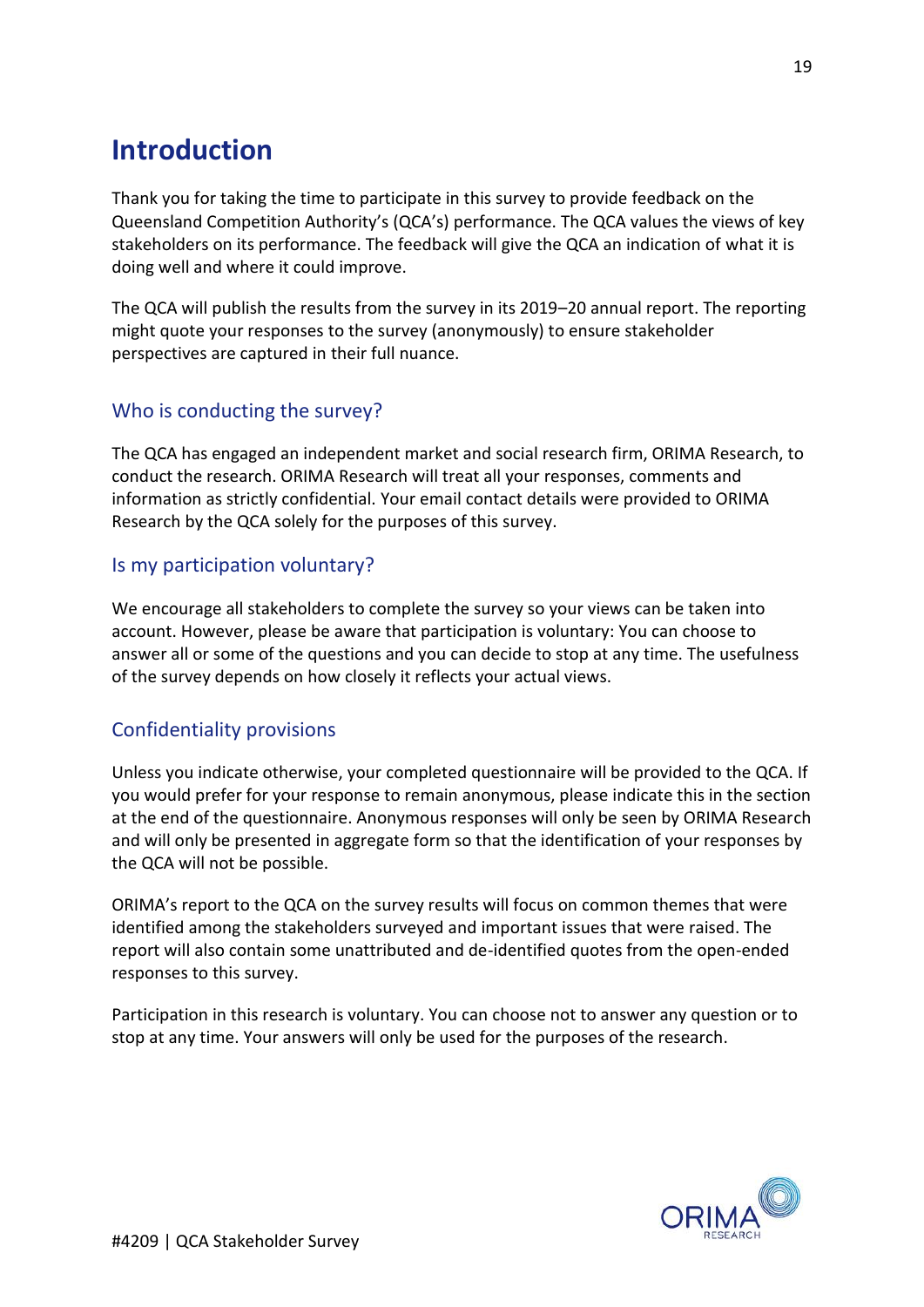### How long will the survey take?

This questionnaire should take 10–15 minutes to complete, depending on what comments you include when invited to provide additional information. Please complete the survey by COB Friday 17 July 2020.

If you have any questions or require further information about the survey, please do not hesitate to contact Ray Rapinette, Director Corporate Services, QCA on (07) 3222 0505 (e-mail: ray.rapinette@qca.org.au).

If you have any technical questions about the survey, please contact Vaun Peate, Queensland General Manager, ORIMA Research on (07) 3112 1052 (e-mail: vaun.peate@orima.com).

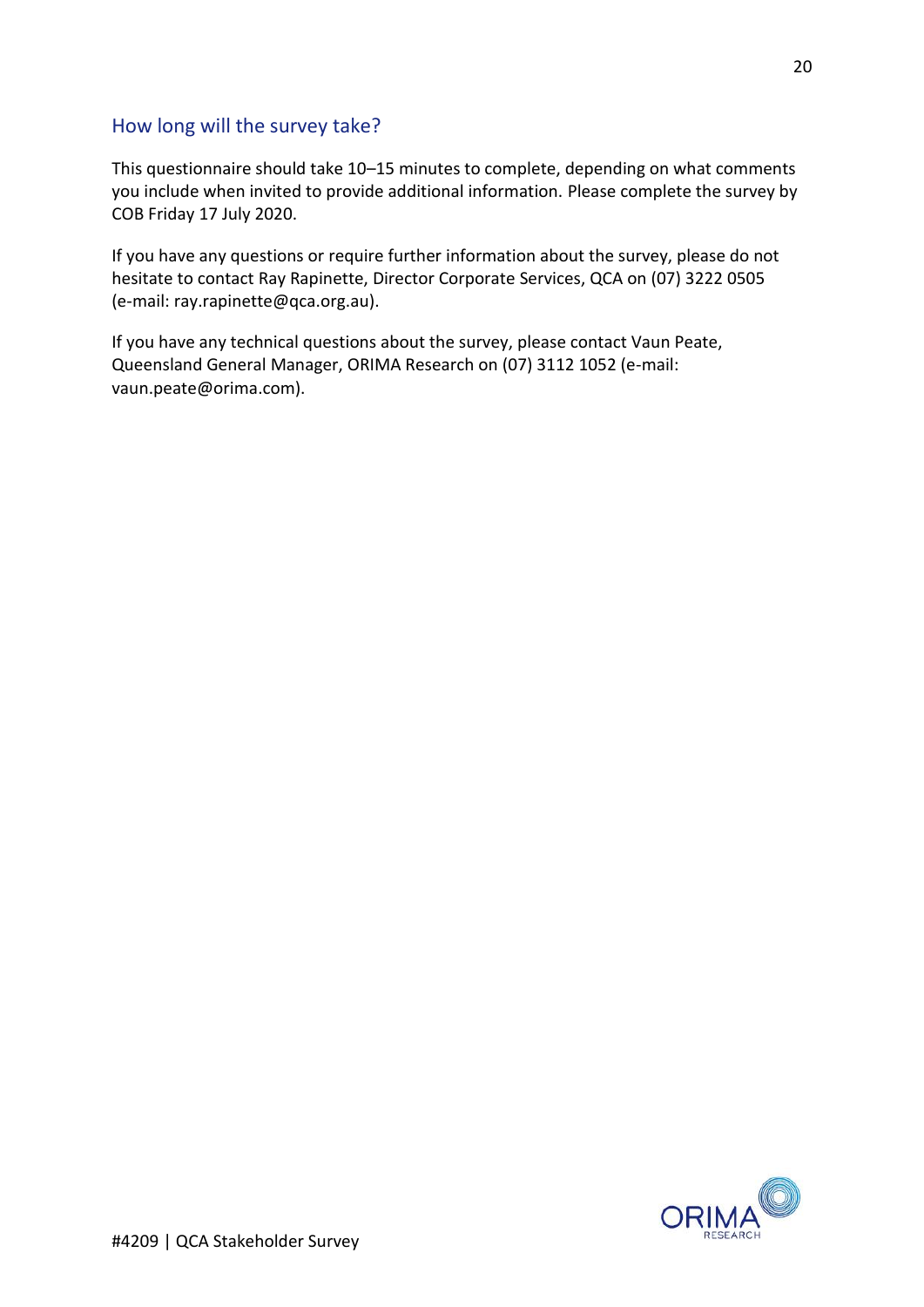## **SECTION A: Relating to the QCA**

- 1. Please indicate which of the following **core QCA functions** you are familiar with: [Please select all that apply. Your response will direct you to the most appropriate questions in survey]
	- 1 Regulating/monitoring retail **electricity** prices and service levels
	- 2 Investigating and recommending or monitoring **water** supply prices
	- 3 Regulating access to **rail** networks
	- 4 Regulating access to **ports**
- 2. How long have you personally had dealings with the QCA?
	- 1 Less than 12 months
	- 2 Between 12 months and 2 years
	- 3 More than 2 years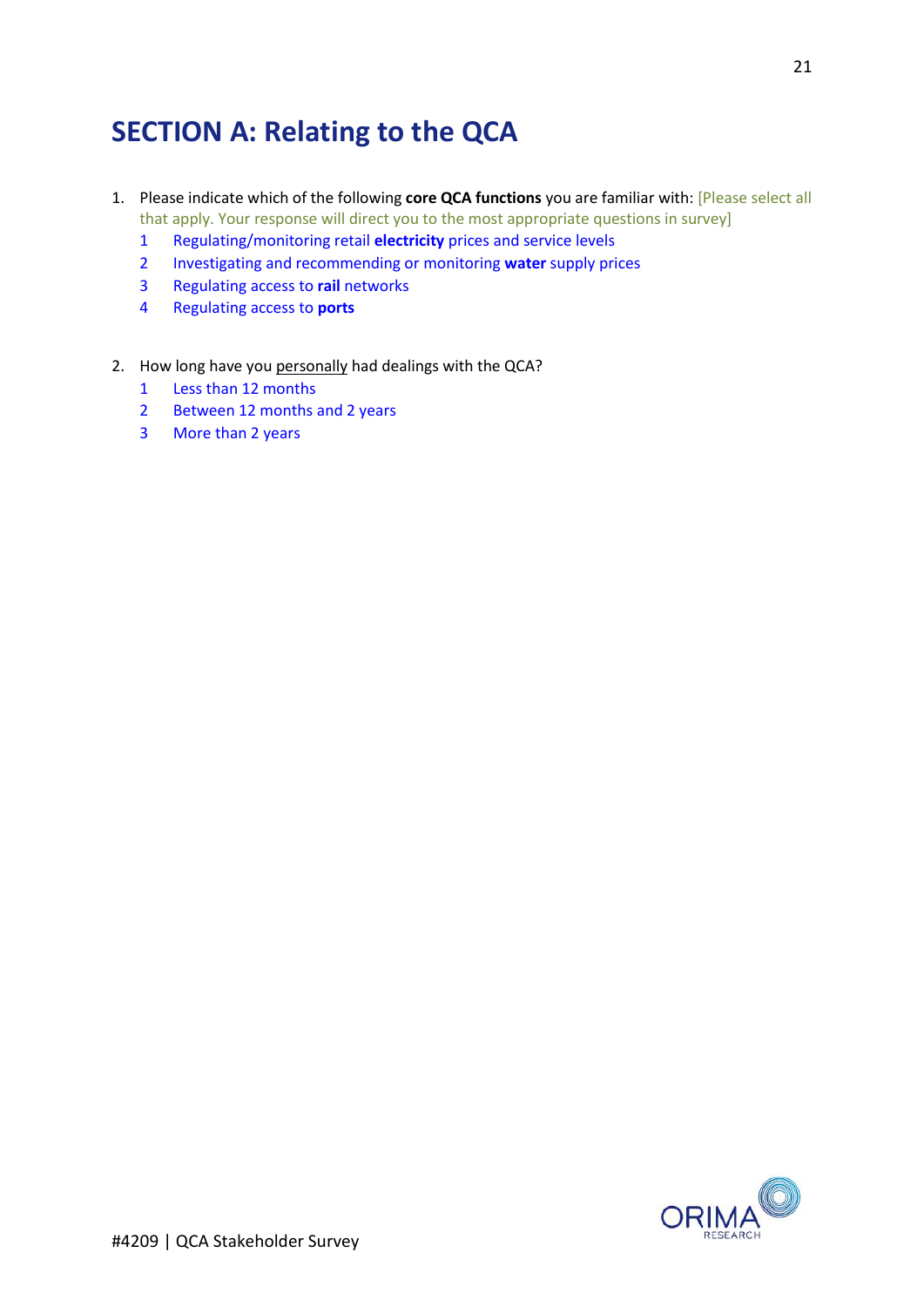## **SECTION B: Overall impressions of the QCA**

The QCA regulates businesses that provide vital infrastructure in Queensland, such as railways and ports, or that deliver essential services, such as water and energy. The QCA aims to ensure that prices in these critical parts of the economy are competitive, and those who need to use infrastructure can do so fairly. The QCA's purpose is to enhance efficiency and growth in the Queensland economy.

Please answer the following questions taking into account the independent regulatory role and purpose of the QCA.

|              |                                                                                                                   | Strongly<br>disagree | <b>Disagree</b>          | <b>Neither</b><br>agree<br>nor<br>disagree | Agree | Strongly<br>agree | Don't<br>know |  |
|--------------|-------------------------------------------------------------------------------------------------------------------|----------------------|--------------------------|--------------------------------------------|-------|-------------------|---------------|--|
| a            | The QCA is effective at achieving its<br>purpose of enhancing efficiency and<br>growth in the Queensland economy. |                      | $\overline{2}$           | 3                                          | 4     | 5                 | 6             |  |
| $\mathsf{b}$ | The QCA's work contributes to prices in<br>critical parts of the Queensland<br>economy being more competitive.    |                      | $\overline{\mathbf{z}}$  | $\overline{3}$                             | 4     |                   | 6             |  |
| C            | The QCA's work ensures that those<br>who need to use key Queensland<br>infrastructure can do so fairly.           |                      | $\overline{\phantom{a}}$ | 3                                          | 4     | 5.                | 6             |  |

3. Please rate your level of agreement or disagreement with the following statements:

- 4. If you chose 'strongly disagree' or 'disagree' at any item in question 3, please provide further detail. {TEXT}
- 5. If you would like to provide additional comments, please do so here. {TEXT}

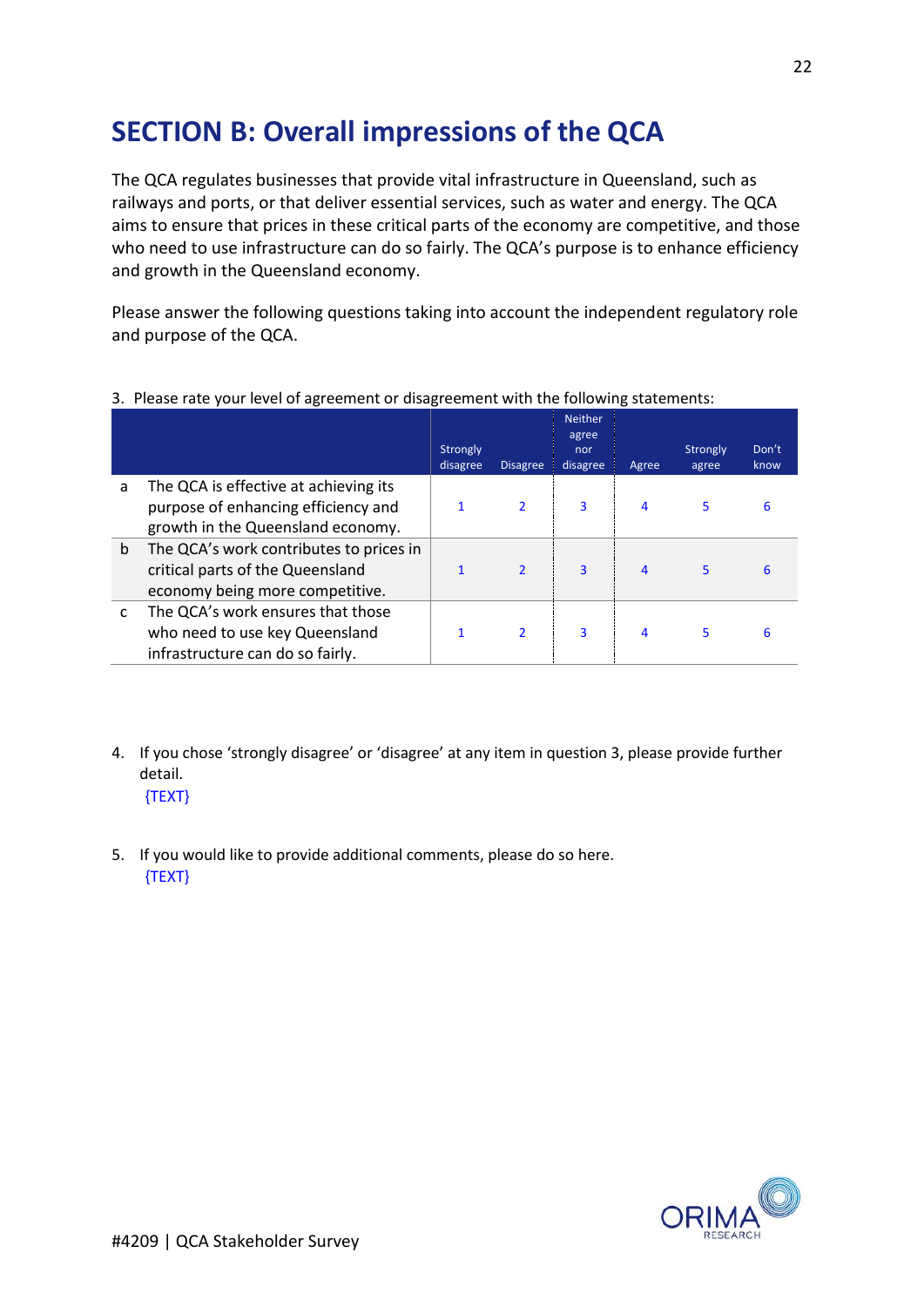## **SECTION C: The QCA's effectiveness in electricity regulation**

### **[ONLY ASKED OF RESPONDENTS WHO INDICATE FAMILIARITY WITH THIS FUNCTION AT Q1]**

6. Please rate your level of agreement or disagreement with the following statements concerning the QCA's regulation of retail **electricity** prices and service levels over the past 2 years:

|             |                                                                                                                                                                           | Strongly<br>disagree | <b>Disagree</b>          | <b>Neither</b><br>agree<br>nor<br>disagree | Agree | Strongly<br>agree | Don't<br>know |
|-------------|---------------------------------------------------------------------------------------------------------------------------------------------------------------------------|----------------------|--------------------------|--------------------------------------------|-------|-------------------|---------------|
| a           | The QCA has been effective in its roles<br>that relate to determining regional<br>retail electricity prices and solar feed in<br>tariffs for the Ergon and Energex zones. |                      | $\overline{\phantom{a}}$ | 3                                          | 4     | 5                 | 6             |
| $\mathbf b$ | The QCA has been effective in its roles<br>of monitoring the offers of electricity<br>retailers and the compliance of<br>distributors.                                    |                      | $\overline{\mathbf{z}}$  | $\overline{3}$                             | 4     | 5                 | 6             |
| C           | The QCA has engaged effectively with<br>electricity retailers, distributors and<br>other stakeholders.                                                                    |                      | $\overline{\phantom{a}}$ | 3                                          | 4     | 5                 | 6             |

- 7. If you chose 'strongly disagree' or 'disagree' at any item in question 6, please provide further detail. {TEXT}
- 8. If you would like to provide additional comments in relation to the QCA's effectiveness in electricity regulation, please do so here. {TEXT}

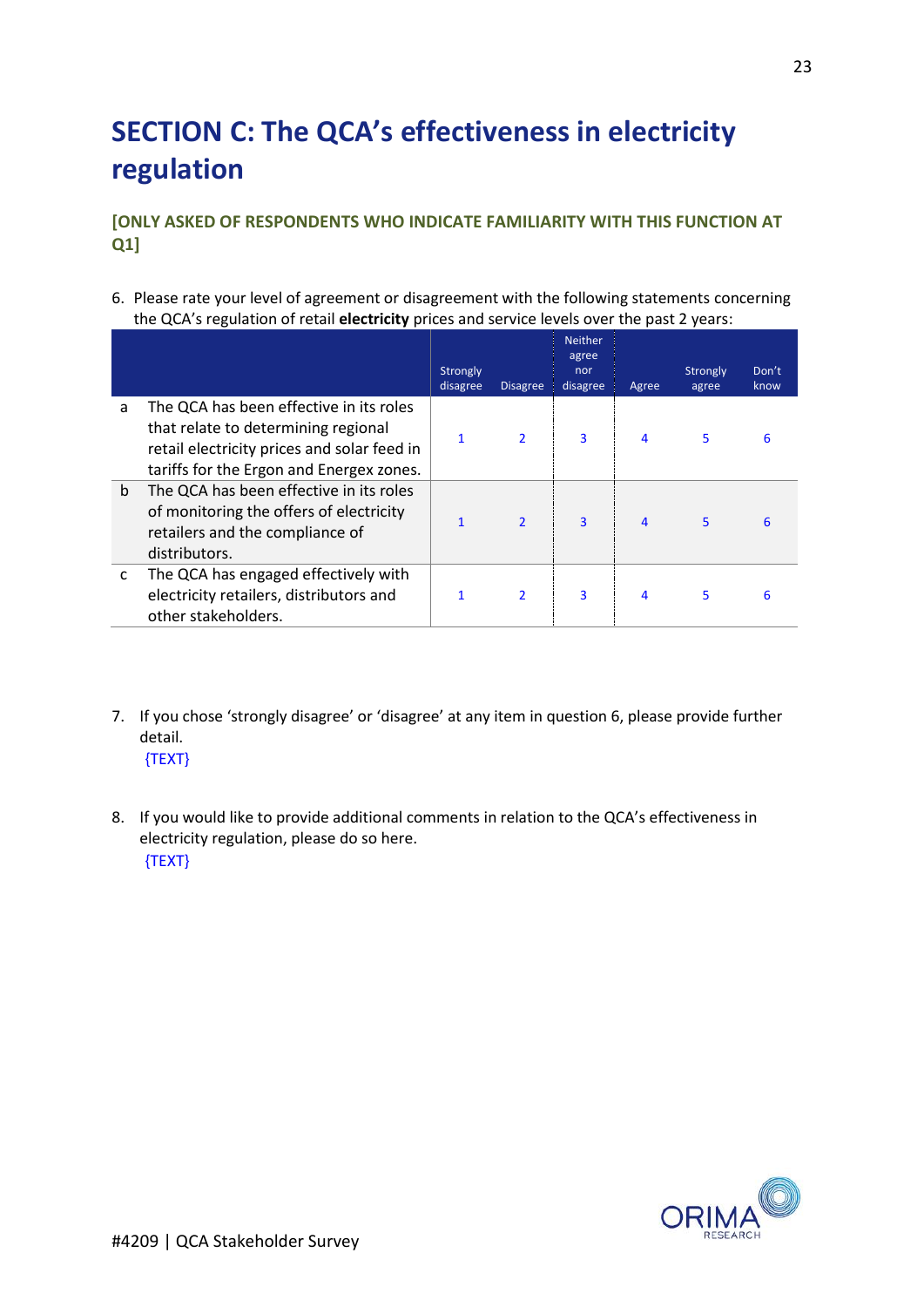## **SECTION D: The QCA's effectiveness in contributing to water regulation**

**[ONLY ASKED OF RESPONDENTS WHO INDICATE FAMILIARITY WITH THIS FUNCTION AT Q1]**

9. Please rate your level of agreement or disagreement with the following statements concerning the QCA's investigations and recommendations in relation to **water** supply over the past 2 years:

|   |                                                                                                                                           | Strongly<br>disagree | <b>Disagree</b>         | <b>Neither</b><br>agree<br>nor<br>disagree | Agree          | Strongly<br>agree | Don't<br>know |
|---|-------------------------------------------------------------------------------------------------------------------------------------------|----------------------|-------------------------|--------------------------------------------|----------------|-------------------|---------------|
| a | The QCA has been effective in its role<br>that relates to recommending<br>irrigation prices in Queensland.                                |                      | $\overline{2}$          | 3                                          | 4              | 5                 | 6             |
| b | The QCA has been effective in its roles<br>that relate to recommending and<br>monitoring bulk water prices and<br>services in Queensland. |                      | $\overline{\mathbf{z}}$ | 3                                          | $\overline{4}$ | 5.                | 6             |
| c | The QCA has engaged effectively with<br>regulated water businesses and other<br>stakeholders.                                             |                      | $\overline{2}$          | 3                                          | 4              | 5                 | 6             |

10. If you chose 'strongly disagree' or 'disagree' at any item in question 9, please provide further detail.

{TEXT}

11. If you would like to provide additional comments in relation to the QCA's effectiveness in contributing to water regulation, please do so here. {TEXT}

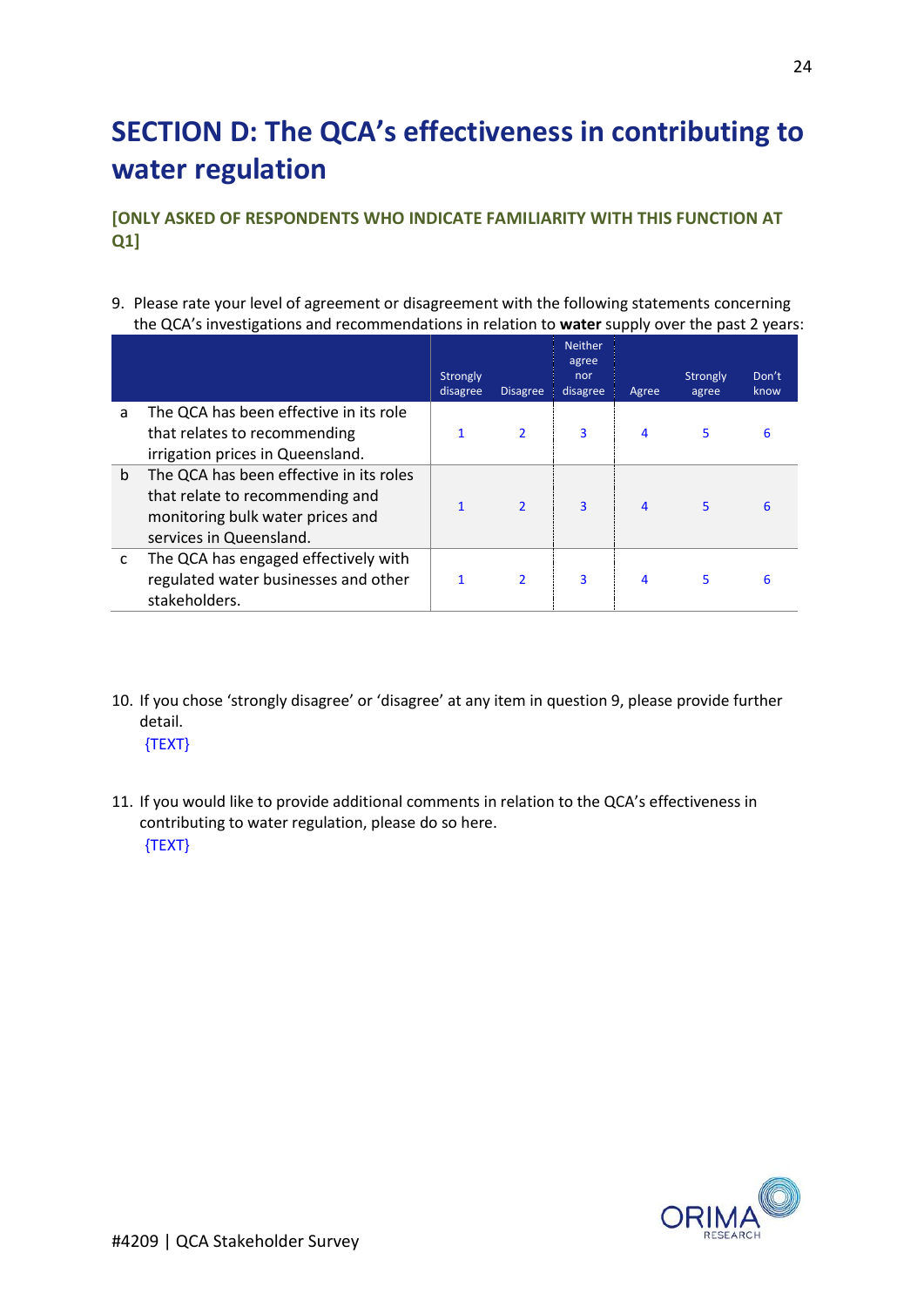## **SECTION E: The QCA's effectiveness in regulating access to rail networks**

**[ONLY ASKED OF RESPONDENTS WHO INDICATE FAMILIARITY WITH THIS FUNCTION AT Q1]** 

12.Please rate your level of agreement or disagreement with the following statements concerning the QCA's regulation of access to **rail** networks over the past 2 years:

|   |                                                                                                                           | Strongly<br>disagree | <b>Disagree</b> | <b>Neither</b><br>agree<br>nor<br>disagree | Agree | Strongly<br>agree | Don't<br>know |
|---|---------------------------------------------------------------------------------------------------------------------------|----------------------|-----------------|--------------------------------------------|-------|-------------------|---------------|
| a | The QCA has been effective in its roles<br>that relate to access undertakings for<br>Aurizon Network and Queensland Rail. |                      |                 | 3                                          | 4     |                   | 6             |
| b | The QCA has engaged effectively with<br>rail network providers and other<br>stakeholders.                                 |                      |                 | 3                                          | 4     | 5                 | 6             |

- 13. If you chose 'strongly disagree' or 'disagree' at any item in question 12, please provide further detail. {TEXT}
- 14. If you would like to provide additional comments in relation to the QCA's effectiveness in regulating access to rail networks, please do so here. {TEXT}

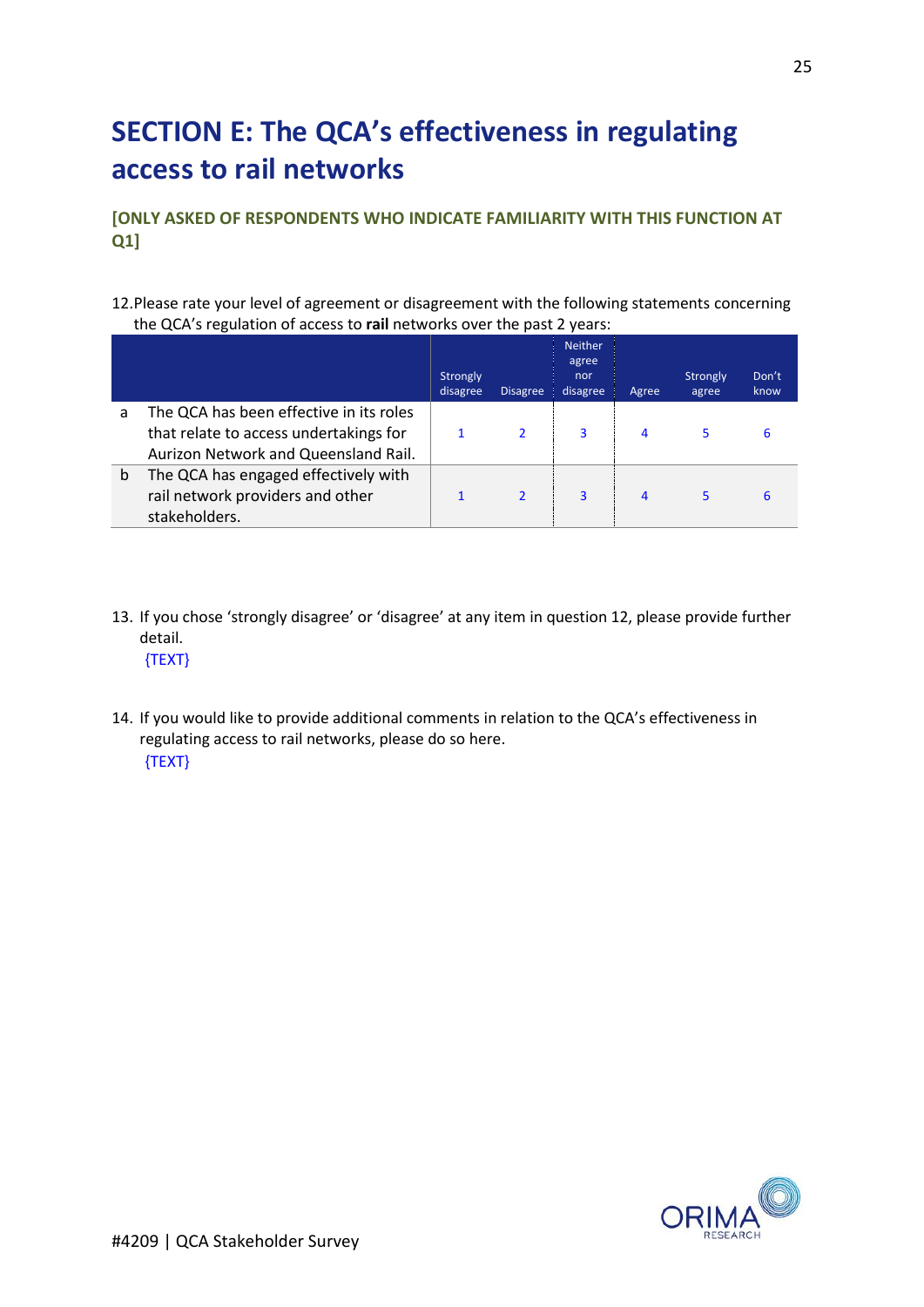## **SECTION F: The QCA's effectiveness in regulating access to ports**

**[ONLY ASKED OF RESPONDENTS WHO INDICATE FAMILIARITY WITH THIS FUNCTION AT Q1]** 

15.Please rate your level of agreement or disagreement with the following statements concerning the QCA's regulation of access to **ports** over the past 2 years:

|   |                                                                                                                                     | Strongly<br>disagree | <b>Disagree</b> | <b>Neither</b><br>agree<br>nor<br>disagree | Agree          | Strongly<br>agree | Don't<br>know |
|---|-------------------------------------------------------------------------------------------------------------------------------------|----------------------|-----------------|--------------------------------------------|----------------|-------------------|---------------|
| a | The QCA has been effective in its roles<br>that relate to Dalrymple Bay Coal<br><b>Terminal Management's access</b><br>undertaking. |                      | $\overline{2}$  | 3                                          | 4              | 5                 | 6             |
| b | The QCA has engaged effectively with<br>the Dalrymple Bay Coal Terminal<br>Management and other stakeholders.                       |                      | $\overline{2}$  | $\overline{3}$                             | $\overline{4}$ | 5                 | 6             |

16. If you chose 'strongly disagree' or 'disagree' at any item in question 15, please provide further detail.

{TEXT}

17. If you would like to provide additional comments in relation to the QCA's effectiveness in regulating access to ports, please do so here. {TEXT}

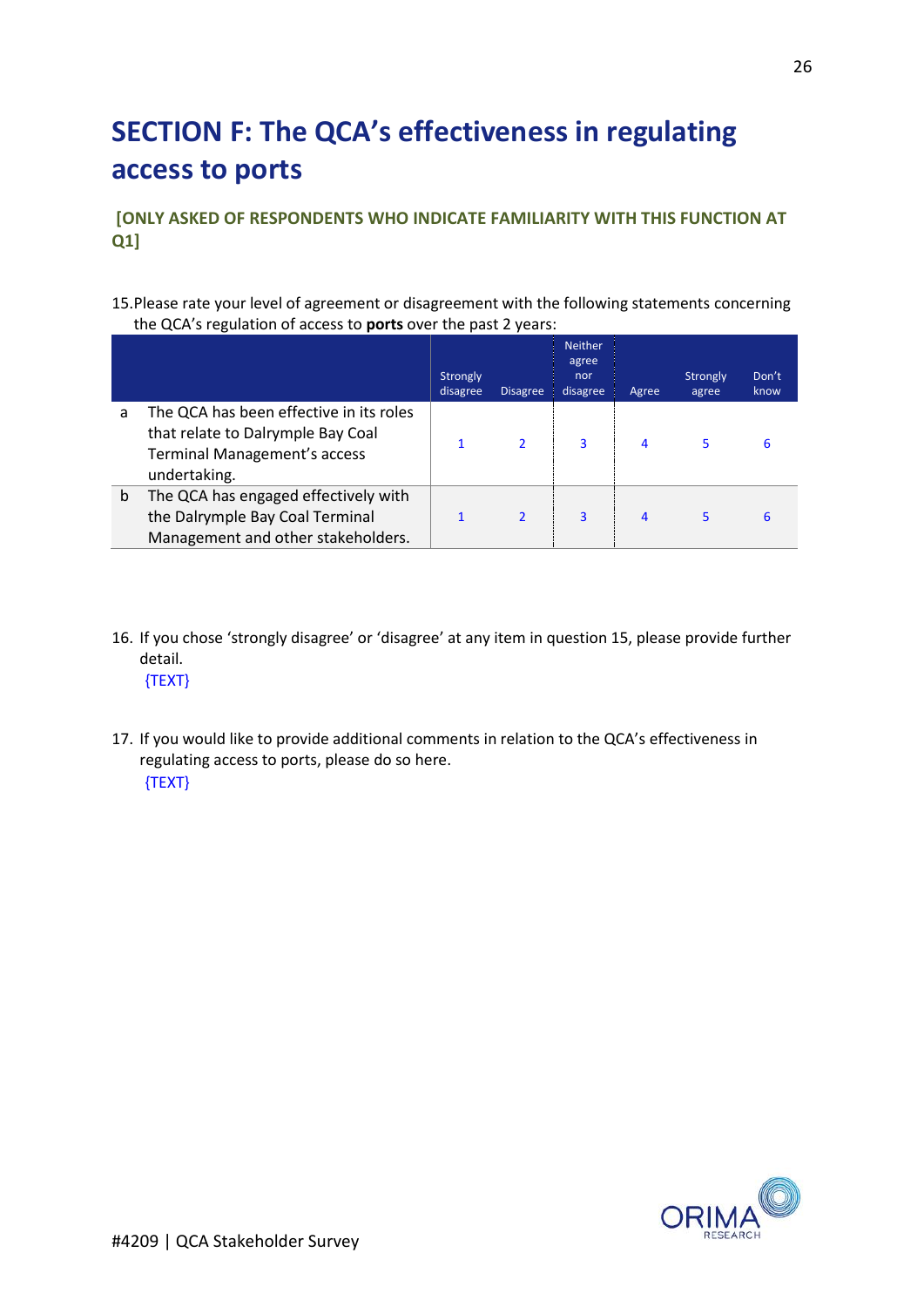## **SECTION G: The QCA's fees**

### **[ONLY ASKED OF RESPONDENTS WHO ARE FLAGGED AS REGULATED ENTITIES THAT HAVE BEEN CHARGED FEES IN THE SURVEY SAMPLE]**

#### 18.Please rate your level of agreement or disagreement with the following statements about the QCA's fees over the past 2 years:

|   |                                                                                                       | Strongly<br>disagree | <b>Disagree</b> | <b>Neither</b><br>agree<br>nor<br>disagree | Agree | Strongly<br>agree | Don't<br>know |
|---|-------------------------------------------------------------------------------------------------------|----------------------|-----------------|--------------------------------------------|-------|-------------------|---------------|
| a | The fees that the QCA has charged our<br>organisation have been reasonable.                           |                      |                 | 3                                          | 4     |                   |               |
| b | The basis for the fees that the QCA has<br>charged our organisation has been<br>clearly communicated. |                      |                 | 3                                          | 4     |                   |               |

19. If you chose 'strongly disagree' or 'disagree' at any item in question 18, please provide further detail.

{TEXT}

20. If you would like to provide additional comments in relation to the QCA's fees, please do so here.

{TEXT}

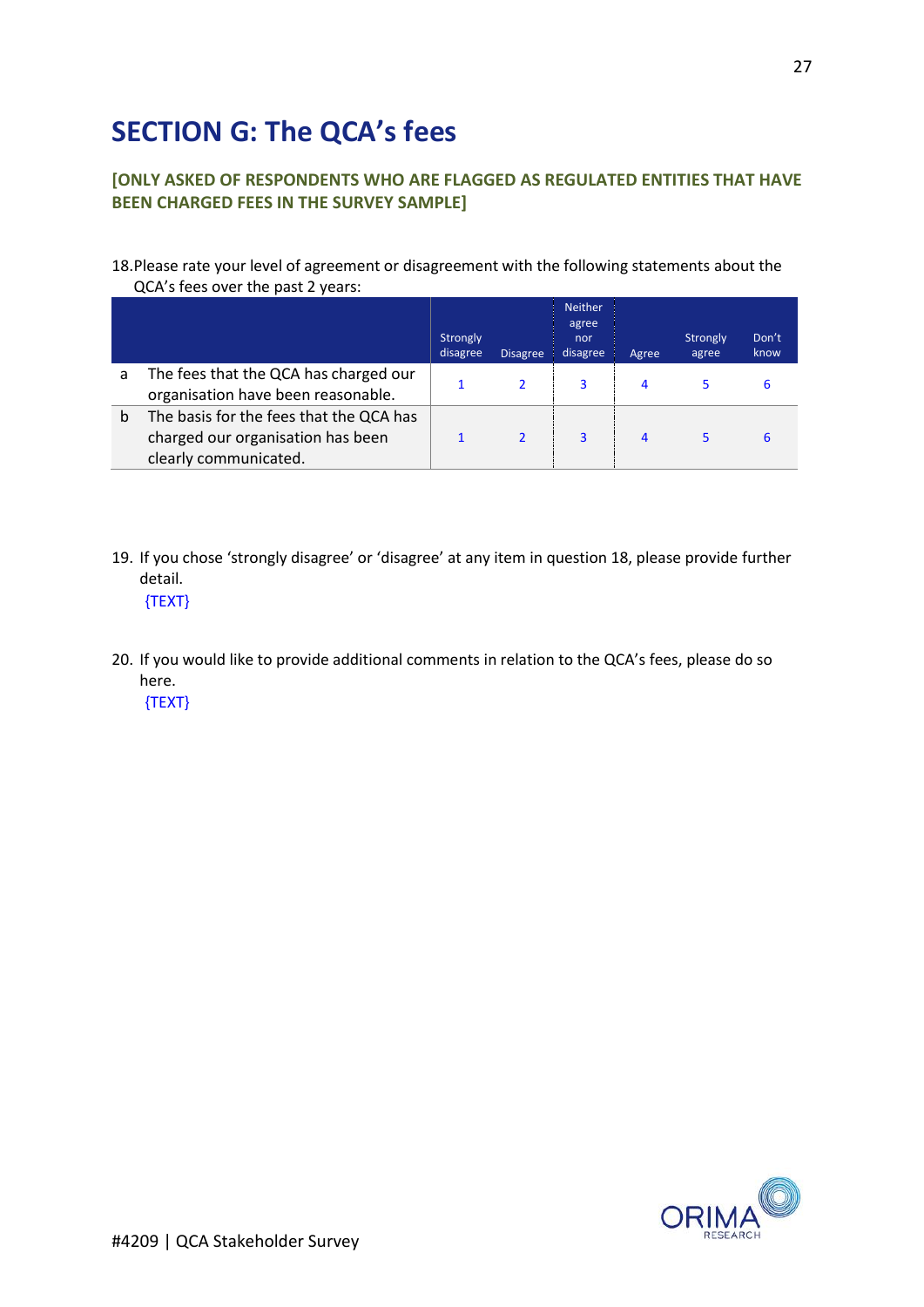## **SECTION H: The QCA's regulatory processes**

### **[ONLY ASKED OF RESPONDENTS WHO ARE FLAGGED AS REGULATED ENTITIES IN THE SURVEY SAMPLE]**

#### 21.Please rate your level of agreement or disagreement with the following statements about the QCA's regulatory processes over the past 2 years:

|   |                                                      | Strongly<br>disagree | <b>Disagree</b> | <b>Neither</b><br>agree<br>nor<br>disagree | Agree | Strongly<br>agree | Don't<br>know |
|---|------------------------------------------------------|----------------------|-----------------|--------------------------------------------|-------|-------------------|---------------|
| a | The QCA has had transparent<br>regulatory processes. |                      |                 | 3                                          | 4     |                   |               |
| b | The QCA's regulatory processes have<br>been timely.  |                      |                 | 3                                          | 4     |                   |               |

22. If you chose 'strongly disagree' or 'disagree' at any item in question 21, please provide further detail.

{TEXT}

23. If you would like to provide additional comments in relation to the QCA's regulatory processes, please do so here.

{TEXT}

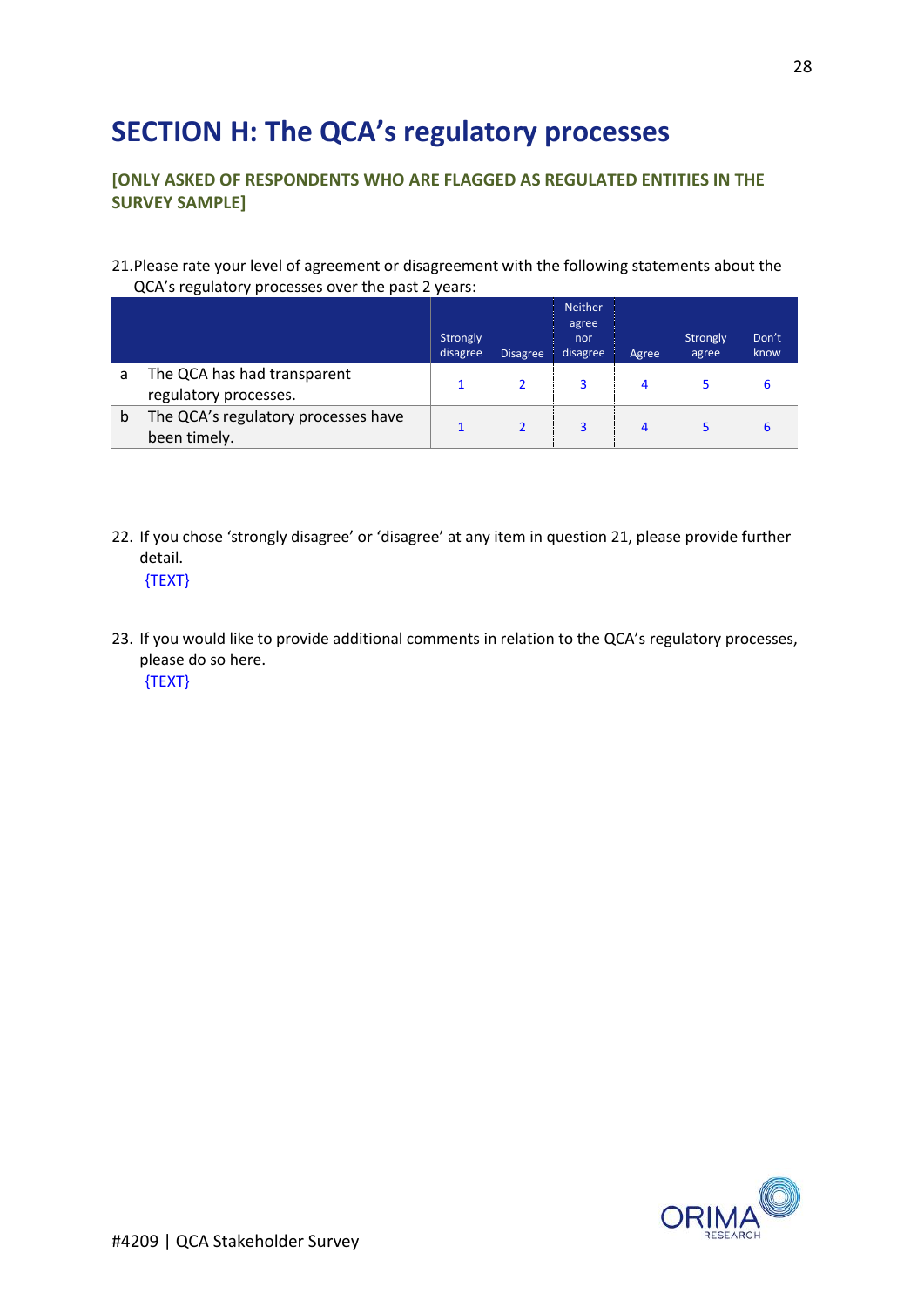## **SECTION I: The QCA's stakeholder engagement**

24.Please rate your level of agreement or disagreement with the following statements about the QCA's engagement with you/your organisation over the past 2 years:

|              |                                                                                                            | Strongly<br>disagree | <b>Disagree</b> | <b>Neither</b><br>agree<br>nor<br>disagree | Agree          | Strongly<br>agree | Don't<br>know |
|--------------|------------------------------------------------------------------------------------------------------------|----------------------|-----------------|--------------------------------------------|----------------|-------------------|---------------|
| a            | The QCA has provided me/us with<br>adequate opportunities to provide<br>input into its processes.          | $\mathbf{1}$         | $\overline{2}$  | $\overline{\mathbf{3}}$                    | 4              | 5                 | 6             |
| $\mathsf{b}$ | The QCA has communicated effectively<br>with me/us.                                                        | $\mathbf{1}$         | $\overline{2}$  | $\overline{3}$                             | $\overline{4}$ | 5                 | 6             |
| $\mathsf{C}$ | The QCA has kept me/us informed<br>about the direction of its thinking on<br>important regulatory matters. | $\mathbf{1}$         | $\overline{2}$  | $\overline{\mathbf{3}}$                    | 4              | 5                 | 6             |
| d            | The QCA has adequately understood<br>my organisation and its operating<br>environment.                     | $\mathbf{1}$         | $\overline{2}$  | $\overline{3}$                             | $\overline{4}$ | 5                 | 6             |
| e            | QCA staff have demonstrated a desire<br>to genuinely understand my/our<br>position on issues.              | $\mathbf{1}$         | $\overline{2}$  | $\overline{\mathbf{3}}$                    | 4              | 5                 | 6             |
| f            | The QCA has provided sufficient<br>information to me/us.                                                   | $\mathbf{1}$         | $\overline{2}$  | $\overline{3}$                             | $\overline{4}$ | 5                 | 6             |
| g            | The QCA has provided information to<br>me/us in a timely manner.                                           | $\mathbf{1}$         | $\overline{2}$  | 3                                          | 4              | 5                 | 6             |
| h.           | The QCA has responded in an<br>appropriate time frame to issues or<br>concerns raised by me/us.            | $\mathbf{1}$         | $\overline{2}$  | $\overline{3}$                             | 4              | 5                 | 6             |

- 25. If you chose 'strongly disagree' or 'disagree' at any item in question 24, please provide further detail. {TEXT}
- 26. If you would like to provide additional comments in relation to the QCA's stakeholder engagement, please do so here. {TEXT}